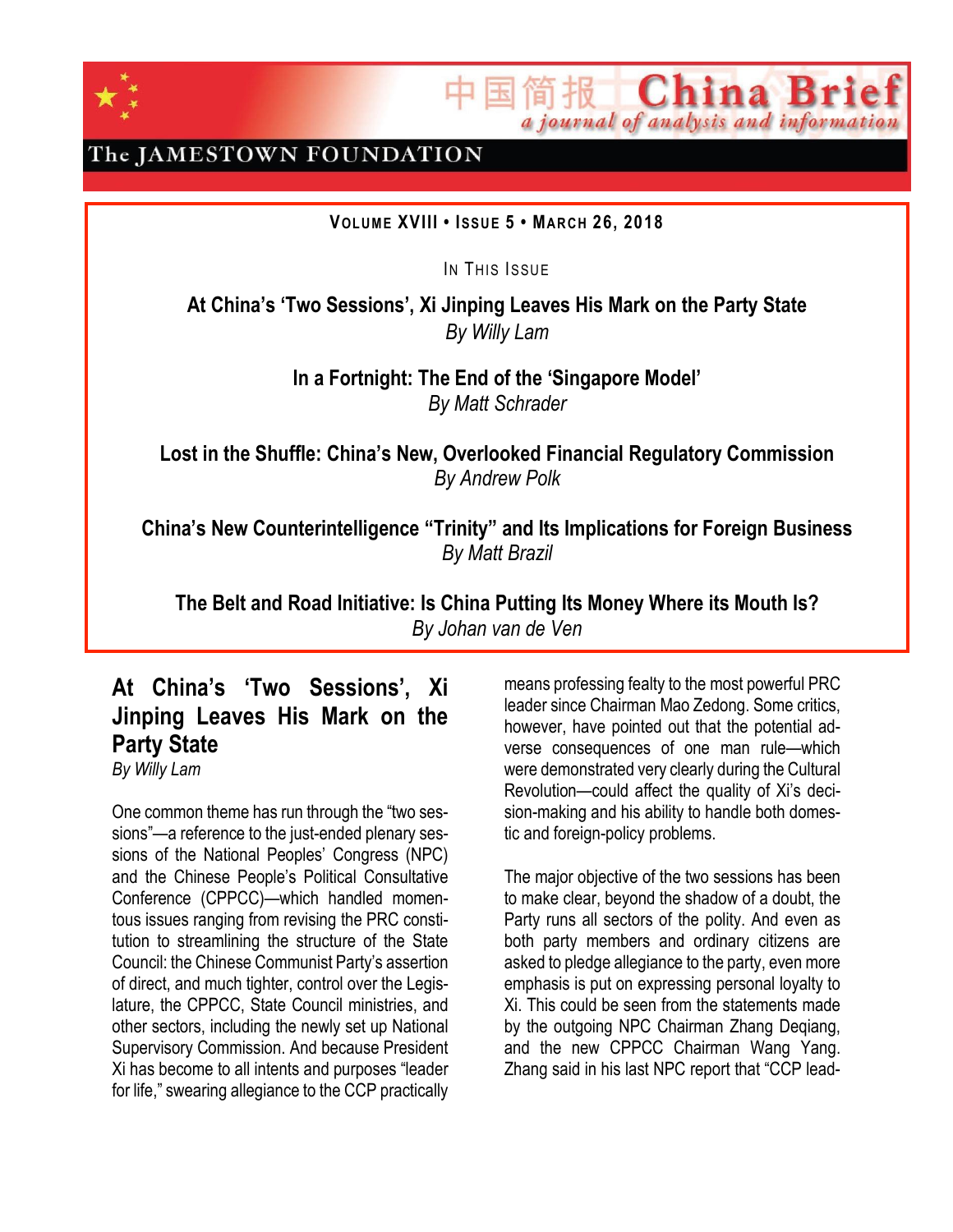ership is the fundamental requirement and greatest superiority of the NPC system." Yet Zhang's emphasis is obedience to Xi. "The NPC must resolutely insist upon the concentrated and unified leadership of the party central authorities with comrade Xi Jinping as its core" [\(Xinhua,](http://www.xinhuanet.com/politics/2018lh/2018-03/11/c_137031657.htm) March 11). Similarly Wang Yang, who has a liberal reputation, said the CPPCC must "uphold the leadership of the CCP." Specifically, Wang noted that party leadership manifested itself in "using Xi Jinping Thought on socialism with Chinese characteristics for the new era as the overriding principle that overrules all kinds of work" [\(CCTV,](http://news.cctv.com/2018/03/15/ARTIuqRTtHptsF7jDD5Y3yh5180315.shtml) March <u>15</u>).

A top item on the NPC agenda was a wholesale streamlining of the central government ministries under the State Council, as a result of which eight ministerial-level units and seven vice-ministeriallevel units were slashed. According to Politburo member Liu He, who is considered Xi's top economics advisor, the administrative restructuring highlighted the fact that "the core question [of governance] is to strengthen the party's overall leadership." Again, party leadership is equated with Xi's personal orders and proclivities. Liu added that the bureaucratic streamlining was to satisfy "General Secretary Xi Jinping's important demands"—and to demonstrate "the strong leadership of party central authorities with comrade Xi Jinping as its core" (P[eople's](http://paper.people.com.cn/rmrb/html/2018-03/13/nw.D110000renmrb_20180313_1-06.htm) Daily, March 13).

In fact, the restructuring of the bureaucracy, including the mergers of individual departments, has made it even easier for Xi to exert personal influence over the State Council through means that include naming key protégés to senior positions. One example is the merger of the China Banking Regulatory Commission and the China Insurance Regulatory Commission, and the additional powers granted to the People's Bank of China (PBOC) to formulate and enforce financial and banking regulations. Liu, who became Vice-Premier in charge of finance, is set to oversee the PBOC as well as the two merged regulatory commissions. This move has further marginalized Premier Li Keqiang [\(Securities](http://finance.ce.cn/rolling/201803/14/t20180314_28461433.shtml) Daily, March 14; [Caixin.com,](http://finance.caixin.com/2018-03-13/101220408.html)

March 13). Despite the tradition that the premier has the final say over financial and economic policy, Li, who comes from the rival Communist Youth League Faction (CYLF), has been denied weighty portfolios since Xi became supreme leader in 2012. Other Xi protégés heading important ministries include the head of the National Development and Reform Commission (NDRC) He Lifeng and the head of the Ministry of Commerce Zhong Shan. Both He and Zhong worked with Xi in the provinces of Fujian and Zhejiang, and as such are bona fide members of the Xi Jinping Faction [\(HKO1.com,](https://www.hk01.com/%E5%85%A9%E5%B2%B8/73851/%E4%BD%95%E7%AB%8B%E5%B3%B0%E6%8E%A5%E6%8E%8C%E7%99%BC%E6%94%B9%E5%A7%94-%E6%9B%BE%E8%88%87%E7%BF%92%E8%BF%91%E5%B9%B3%E5%BC%B5%E9%AB%98%E9%BA%97%E5%9C%A8%E5%9C%B0%E6%96%B9%E5%85%B1%E4%BA%8B) February 27; RFI [Chinese](http://trad.cn.rfi.fr/%E4%B8%AD%E5%9C%8B/20170224-%E5%8D%81%E4%B9%9D%E5%A4%A7%E5%89%8D%E7%B6%93%E6%BF%9F%E5%9C%98%E9%9A%8A%E5%A4%A7%E6%8F%9B%E8%A1%80%E2%80%9C%E7%BF%92%E5%AE%B6%E8%BB%8D%E2%80%9D%E4%BD%95%E7%AB%8B%E5%B3%B0%E9%90%98%E5%B1%B1%E4%B8%8A%E4%BD%8D%E9%83%AD%E6%A8%B9%E6%B8%85%E6%8E%8C%E9%8A%80) Service, February 24).

Yet Xi's boldest move to impose his personal policy preferences on the whole party-state system is his appointment of long-time political ally Wang Qishan as Vice-President. This is despite the fact that Wang, 69, had retired from the Central Committee and the Politburo at last October's 19th Party Congress. Never since the late Rong Yiren, a "patriotic businessman" and symbol of Deng Xiaoping's support for private entrepreneurship who was vice-president from 1993 to 1998—has any person with no party ranking been appointed to this symbolically important post (BBC [Chinese,](http://www.bbc.com/zhongwen/simp/chinese-news-43440065) March 17; [Radio](https://www.rfa.org/mandarin/zhuanlan/yehuazhongnanhai/gx-12132017133003.html) Free Asia, December 12, 2017). Xi has broken with CCP convention and tradition by ensuring that while Wang, while technically a mere "ordinary party member", ranks No. 8 in the leadership pecking order, just behind the seven Politburo Standing Committee (PBSC). It has been reported that Wang will be Xi's point man in foreign affairs, especially negotiations with the U.S. However, this could set the stage for possible bureaucratic warfare between Wang and the newly elevated Politburo member Yang Jiechi, a former Foreign Minister who is slated for a top spot at the CCP's Central Leading Group for Foreign Affairs or the Central National Security Commission [\(Ming](http://premium.mingpao.com/cfm/Content_News.cfm?Channel=ca&Path=101103403203/caa1.cfm) Pao, March 20).

Another reason for Xi's keeping Wang is that the latter has a strong power base in the party. During his five years as the PBSC member in charge of China's top anti-graft unit, the Central Commission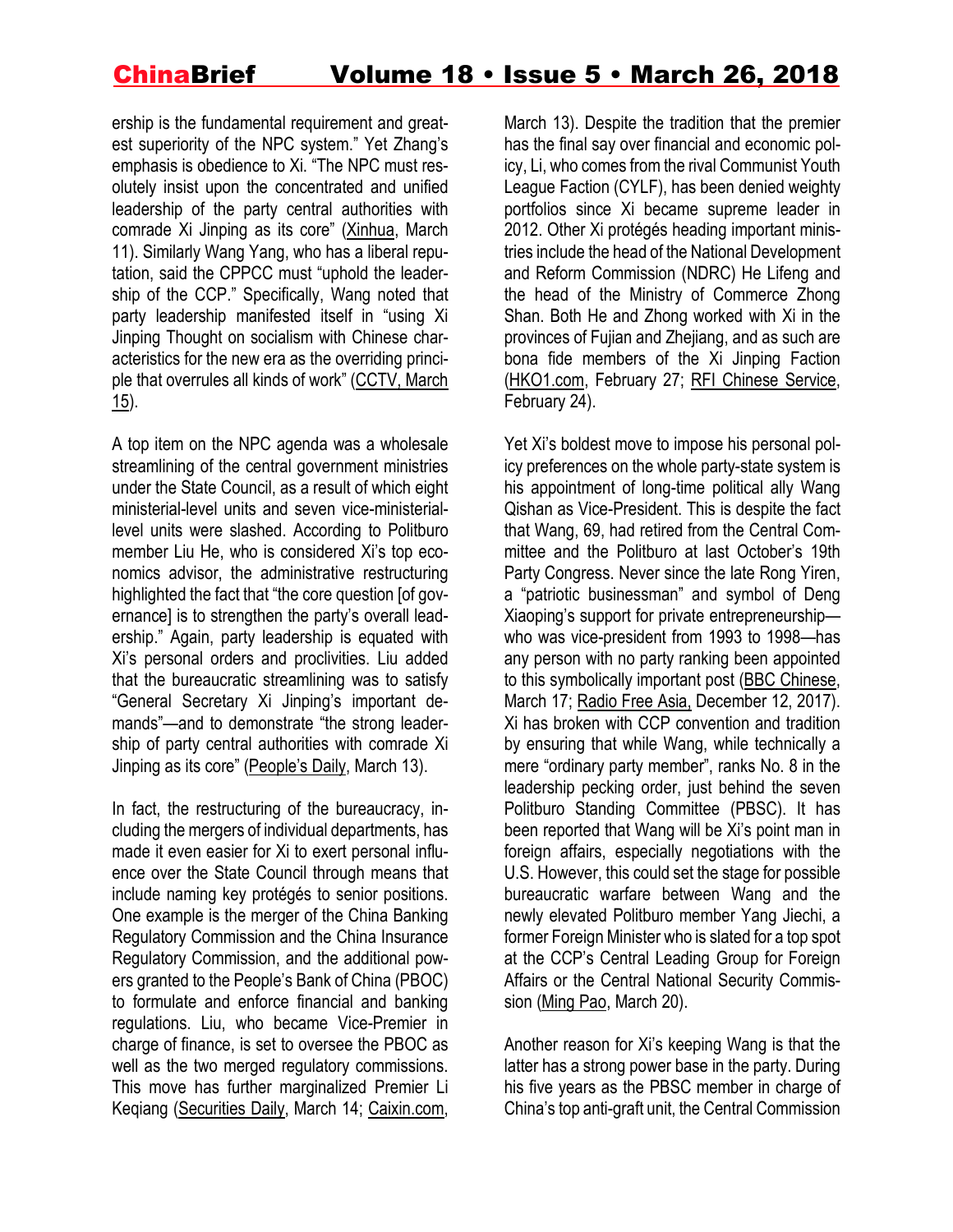for Disciplinary Inspection (CCDI), Wang has become a master at using its anti-graft weapons to attack or marginalize Xi's enemies, including members of the Shanghai Faction once led by former president Jiang Zemin and the CYLF that used to be led by former president Hu Jintao. Wang, who like Xi, is a princeling, is also in a position to help Xi deal with fellow princelings who oppose Xi's Maoist restoration. The fact that Xi has broken with party convention by elevating Wang to the vice-presidential slot again illustrates his putting his personal concerns and goals ahead of party laws and traditions (New York [Times](https://cn.nytimes.com/china/20180319/china-wang-qishan-vice-president/zh-hant/) Chinese [Edition,](https://cn.nytimes.com/china/20180319/china-wang-qishan-vice-president/zh-hant/) March 19).

Xi's apparent hijacking of the party and state seems to have met with little opposition. He was unanimously re-elected as State President; during the vote to confirm Xi's 21 proposed constitutional revisions [\(China](https://jamestown.org/program/xis-other-amendments/) Brief, March 12), there were only two votes in opposition and three abstentions. The official media went into overdrive, glorifying what some liberal critics call China's "emperor for life." For example, the *People's Daily* called Xi "a great helmsman who is a leader of the people." Other official media cited numerous NPC or CPPCC deputies as heaping hagiographic praises on Xi. ([People's](http://lianghui.people.com.cn/2018npc/n1/2018/0321/c417507-29879369.html) Daily, March 21; [Economic](http://news.cnr.cn/native/gd/20180310/t20180310_524160087.shtml) Daily, March 10).

Political analysts in Beijing said going forward, Xi could face substantial difficulties in policy-making, let along introducing reforms. The first issue is that due to his much-elevated position as supreme leader for life, he alone is responsibility for decisions on both domestic and foreign issues—not even his trusted advisers dare to contradict him. The possibility of Xi making Mao-like blunders has risen. Mao's rule from 1949 to 1976 demonstrates the tendency for one-man rule to give rise to misjudgments and political infighting [\(China](https://jamestown.org/program/xi-jinping-steers-china-back-days-mao-zedong/) Brief, Mar 5). It is unlikely that Xi can get away with an "imperial restoration" without introducing far-reaching instability to the PRC's undemocratic and nontransparent political system [\(Tw.appledaily.com](https://tw.appledaily.com/column/article/628/rnews/20180317/1316541) [Taipei], March 17; China Digital [Times,](https://chinadigitaltimes.net/chinese/2018/03/bbc-%E8%A5%BF%E6%96%B9%E5%AA%92%E4%BD%93%E7%9C%8B%E4%B8%AD%E5%9B%BD%E4%BF%AE%E5%AE%AA%EF%BC%9A%E5%A4%A7%E6%9D%83%E7%8B%AC%E6%8F%BD%E6%9C%AA%E5%BF%85%E9%95%BF%E6%B2%BB%E4%B9%85%E5%AE%89/) March 11).

Moreover, several of Xi's newly implemented "reforms demonstrate that he is much more interested in control—the party's control over other organs of power as well as the party's overall control over ordinary citizens—than in actual reform. Take for instance the establishment of the National Supervisory Commission (NSC), which was billed as having the same bureaucratic status as the State Council. The ostensible goal of the NSC is to extend the powers of the CCDI—which at least in theory is authorized to only investigate party members—to cover government and public sector officials and employees, including the management of enterprises, universities, hospitals, media, as well as cultural and sports organizations [\(VOA](https://www.voachinese.com/a/news-xi-aide-to-head-china-20180318/4303792.html) [Chinese,](https://www.voachinese.com/a/news-xi-aide-to-head-china-20180318/4303792.html) March 18). However, the person chosen to run the NSC was Yang Xiaodu, an ordinary Politburo member and deputy party secretary of the CCDI. He will have to defer to CCDI secretary and PBSC member Zhao Leji. This is despite the fact that Yang, who worked closely with Xi when the latter was Party Secretary of Shanghai in 2017, is supposedly a member of the Xi Faction.

Moreover, there were hopes before the NSC's establishment that the Commission would abide by the rule of law in investigating graft. Yet the NSC had made known that it will utilize some of the same extralegal procedures as the CCDI, such as locking up suspects for up to six months without judicial processes. Similar to the CCDI, the NSC also has the right to deny suspects legal aid. Moreover, the NSC's ability to search and wiretap suspects in addition to freezing their bank assets renders it an even more draconian graft-buster than the CCDI (South China [Morning](https://www.google.com.hk/search?q=nectar+gan+scmp+surprise+choice+for+head+of+supervisory+commission&oq=nectar+gan&aqs=chrome.0.69i59j69i57j0l2.4257j0j7&sourceid=chrome&ie=UTF-8) Post, March 19; BBC [Chinese,](http://www.bbc.com/zhongwen/trad/chinese-news-43446569) March 18). The NSC is thus another manifestation of the party's augmented control over the anti-corruption campaign—as well as the CCP's goal of rendering this new anti-graft unit a part of the CCP's labyrinthine police-state apparatus [\(China](https://jamestown.org/program/beijing-harnesses-big-data-ai-to-perfect-the-police-state/) Brief, July 21, 2017).

The day after the NPC closed on March 20, party authorities announced a further series of administrative restructuring geared toward subsuming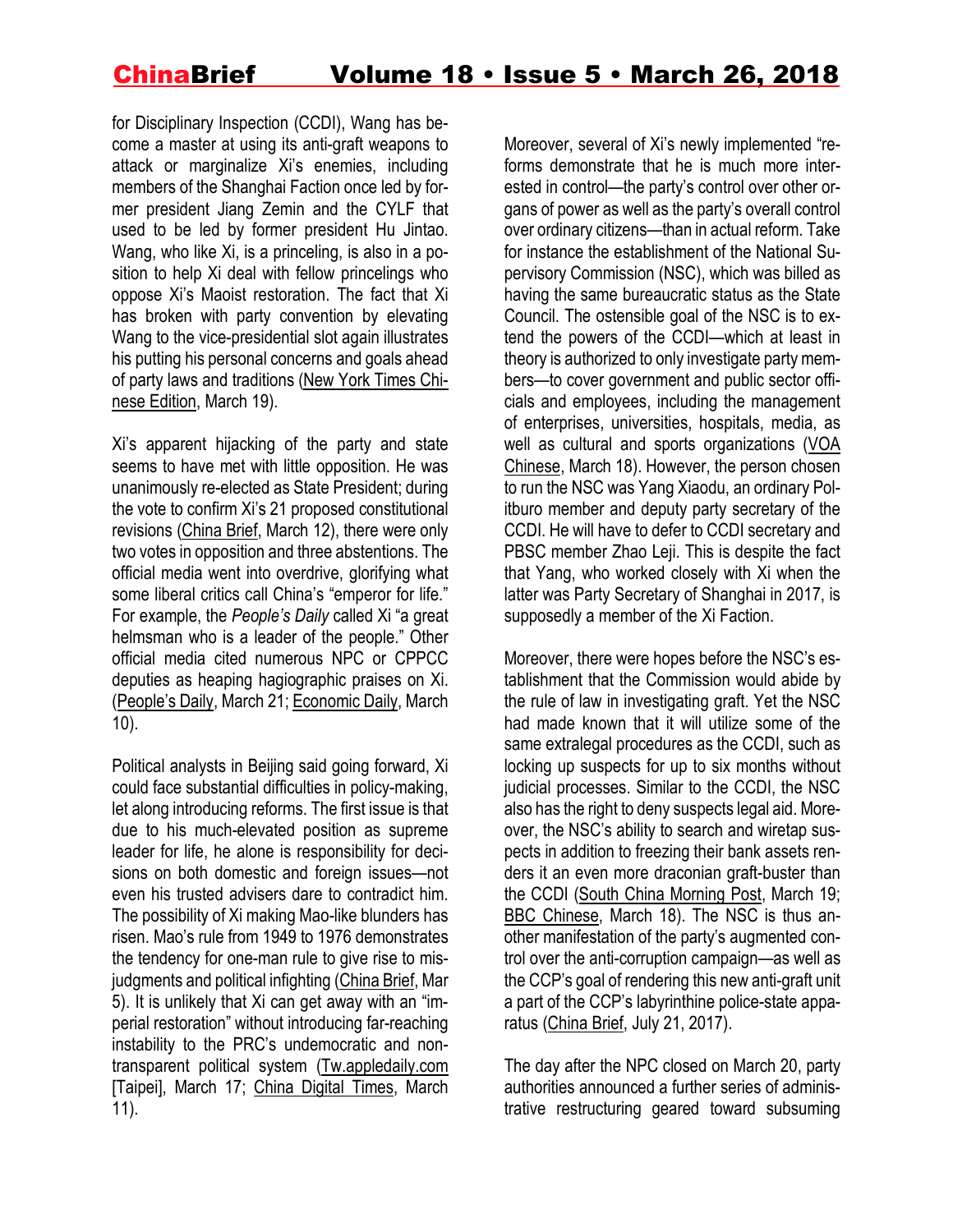State Council departments or functions under party organs. One notable example is the party's United Front Work Department, which absorbed three State Council units—the State Ethnic Affairs Commission, the State Administration of Religious Affairs, and the Overseas Chinese Work Department. The abolition of the three State Council departments testifies to President Xi's instructions about "the party running state organs." This also portends more vigorous oversight over China's ethnic minorities, Christians (including worshippers in house churches) and the activities of ethnic Chinese domiciled abroad. The head of the expanded UFWD is You Quan, another Xi protégé with connections to Fujian Province [\(Bjnews.com,](http://www.bjnews.com.cn/news/2018/03/21/479970.html) March 21[;Sina.com,](http://news.sina.com.cn/o/2018-03-21/doc-ifysnitm4211349.shtml) March 21). And looming above the much-changed landscape of Chinese governance is Xi, the hands-on supreme leader who is determined to run this huge nation as if it were his personal fiefdom.

In his maiden speech as the newly installed head of China's top legislature, Li Zhanshu, a close confidant of Xi's, heaped five titles on the leader for life: "core of the party, military commander, the people's leader, the helmsman for a new era in socialism with Chinese characteristics, and the people's *lingluren* ("guide")." In CCP history, only Mao has been accorded the encomiums "helmsman" and "*lingluren*" ([People's](http://www.xinhuanet.com/politics/2018-03/20/c_1122566532.htm) Daily, March 20). The history of both the Soviet and the Chinese Communist Party is replete with demigod-like figures such as Mao Zedong and Stalin who have not only modified the party in their own images but also subsumed much of the resources and powers of the party-state apparatus to their own overarching ambitions. Like those figures, criticism from both domestic and foreign opinion-makers is unlikely to make the slightest dent on Xi Jinping's determination to remain China's supreme helmsman.

*Dr. Willy Wo-Lap Lam is a Senior Fellow at The Jamestown Foundation. He is an Adjunct Professor at the Center for China Studies, the History Department and the Program of Master's in Global Political Economy at the Chinese University of* *Hong Kong. He is the author of five books on China, including "Chinese Politics in the Era of Xi Jinping (Routledge 2015)."*

*\*\*\**

# **In A Fortnight: The End of the Singapore Model**

*By Matt Schrader*

In many more ways than one, this year's Two Sessions—an annual March meeting of China's two highest legislative bodies—marked the end of an era. Among other developments, Xi Jinping signaled his unmatched control of the levers of power by remaking, seemingly at a stroke, China's constitution and government, subsuming many of the latter's functions into the Communist Party. His actions brought to a definitive close China's era of "collective leadership", and signaled unambiguously the opening of a period of one-man rule.

The Two Sessions also signaled the end of another era, less noticed and commented upon than Xi's high-profile reforms: It marked the end to the usefulness of the "Singapore model" as a way of understanding China's political evolution, for people both inside and outside China. For better or for worse, the Two Sessions underscored that Xi's PRC now believes it has its own model to offer the world, one for which it is beholden to no one, including Singapore [\(China](https://jamestown.org/program/beijings-vision-reshaped-international-order/) Brief, February 26).

## **A Model City**

When Deng Xiaoping began to open China to the outside world in 1978, he quickly identified Singapore as an example his country should study. The reasons were obvious: Singaporean Prime Minister Lee Kwan Yew had built a country that married efficient economic management, clean governance, and rapidly rising standards of living with an enduring one-party hold on power, all in a multiethnic, majority-Chinese society. In his first visit to Singapore in 1978, Deng was reportedly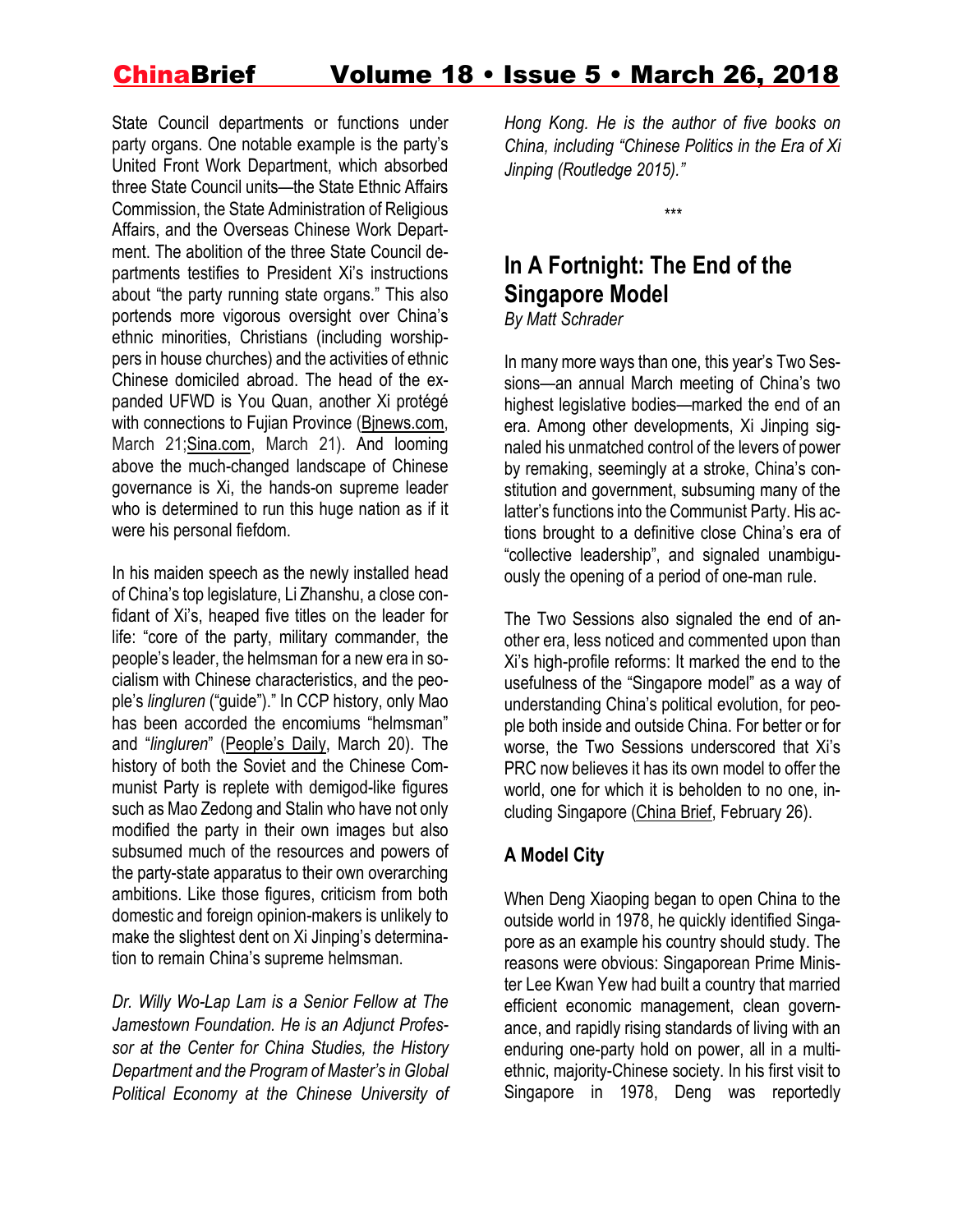"shocked" by its prosperity **[1]**. In 1992, Deng exhorted CCP cadres to "learn from the world, especially from Singapore", touching off a "Singapore fever" in PRC political and academic circles. The enthusiasm was institutionalized: from the 1990s to 2015, some 50,000 PRC officials made the pilgrimage southward to "learn from Singapore". The intensity of the PRC's focus on the Singapore model was not lost on Western academics or journalists, who probed the flourishing ties between the two for clues on China's future direction [\(New](https://www.nytimes.com/1992/08/09/weekinreview/the-world-china-sees-singapore-as-a-model-for-progress.html) York [Times,](https://www.nytimes.com/1992/08/09/weekinreview/the-world-china-sees-singapore-as-a-model-for-progress.html) August 9, 1992). People inside of China hoping for political liberalization also saw a glimmer of hope in this embrace of Singapore.

But the two countries' mutual enthusiasm has now begun to wane, with ties sliding from respect towards suspicion, prompted by Singaporean concern over PRC assertiveness in the South China Sea and the subsequent PRC reaction. One important consequence has seen the CCP has begun to cut back the number of cadres it sends to Singapore [\(Global](http://www.globaltimes.cn/content/1054147.shtml) Times, June 29, 2017). The public debate in Singapore has also swung in a hawkish direction: Singaporean ambassador-atlarge Bilahari Kausikan has called the PRC's policy towards overseas Chinese communities an "existential" threat to Singapore, saying pushback is a "matter of survival" [\(Straits](http://www.straitstimes.com/singapore/diplomat-who-writes-and-speaks-without-hedging) Times, July 9, 2017). Last week, Singapore's government heard public testimony from an academic panel empowered to investigate 'online falsehoods' which asserted that an unnamed foreign state had "had waged information warfare against Singapore in recent months through news articles and social media, in its attempts to influence specific segments in the international sphere" [\(Today,](https://www.todayonline.com/singapore/singapore-already-caught-information-warfare-experts-say) March 16). Although the state actor was left unnamed, for a number of reasons the PRC is by far the most likely candidate. On Beijing's side, official and quasi-official statements often portray the friction as a result of Singapore's difficulty adapting to the PRC's expectation that it be shown a deference commensurate with its growing influence.

#### **A New Direction**

In the 20/20 lens of hindsight, the deterioration of relations makes some sense, since the PRC's enthusiasm for the Singapore model was never quite the meeting of the minds it was portrayed to be. More perceptive observers have recently noted that the version of Singapore held up as a model inside China was an airbrushed version of a much more complex picture, meant to flatter China's leaders chosen development path. **[2]** Commentary by authoritative political observers in China frequently expressed admiration for how Lee Kwan Yew had managed to "concentrate the power of the state to bring about strategic development" so as to "bring prosperity and progress to Singaporean society, and provide for the [people's] welfare", words that seem to describe the CCP's approach to governing as much as Singapore's. [\(Beijing](http://www.cssn.cn/zzx/wztj_zzx/201603/t20160330_2945111.shtml) Daily, March 30, 2016). By the same token, Western who drew hope from the PRC's close study of Singapore's political institutions were often quick to note that Singapore's 'managed democracy' had real opposition parties that could supervise and act as a check on government actions, an observation that reinforced their own ideas of how China could (and, in some cases, should) develop.

Xi's NPC reforms, explored in more detail by Dr. Willy Lam in his column for this *China Brief*, put thoroughly to rest the notion that China will follow Singapore's path. Rather than a managed democracy and limited state interference in the market, Xi envisions a society where everything, including government and business, submit to the guidance and leadership of the Communist Party. Hand-inhand with Xi's confident reassertion of Party prerogative, Chinese leaders have begun to speak of a "China model" and "Chinese wisdom", asserting that China's unique development path is one worthy of study, if not always emulation [\(China](https://jamestown.org/program/beijings-vision-reshaped-international-order/) Brief, February 26). Although PRC academia and policymakers will continue to study other political systems as a matter of course, Xi has declared that China has its own model now, a reality to which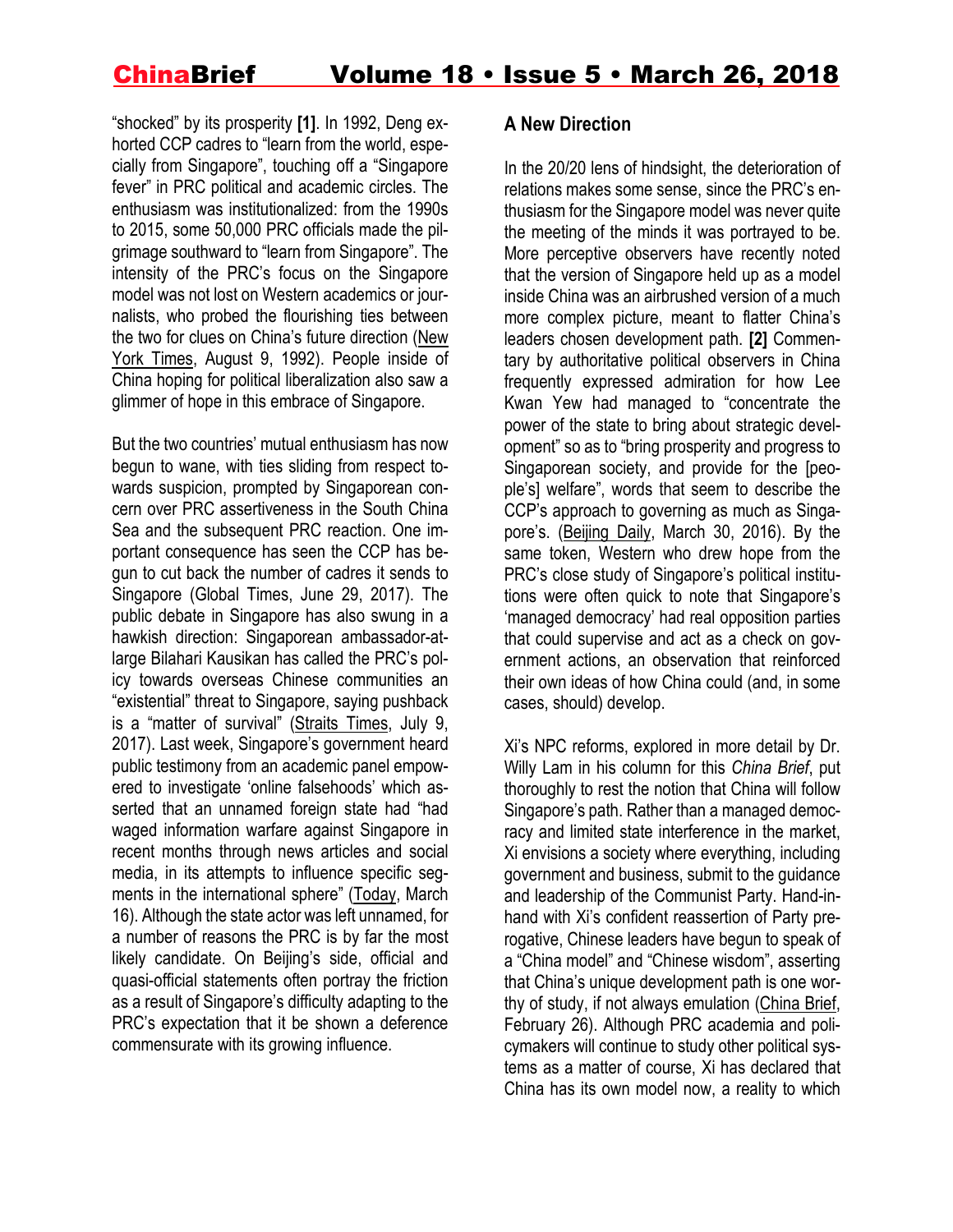Singapore, as well as the rest of the world, will have to adapt.

*"In A Fortnight" is a bi-weekly column by Matt Schrader, the editor of China Brief. Follow him on Twitter at @tombschrader.*

#### **Notes**

[1] This anecdote is pulled from "The 'Singapore Fever in China': Policy Mobility and Mutation", written by Kean Fam Lim and Niv Horesh for *The China Quarterly*, December 2016.

[2] See Stephan Ortmann and Mark R. Thompson, "China and the 'Singapore Model'", writing in the *Journal of Democracy*, January 2016.

*\*\*\**

# **Lost in the Shuffle: China's New, Overlooked Financial Regulatory Commission**

*By Andrew Polk*

Momentous developments have taken place over the past several weeks in China. The entire government has been reorganized, key personnel appointments have been made, the Party's imprint on the State has been institutionalized, and Xi Jinping has opened the door to an indefinite term as China's leader. With so many landmark changes taking place, the many more nuanced developments have become difficult to track. But some of these more granular developments, which seem small by comparison, will have a considerable and immediate impact macroeconomic management in China.

One such development has been the rising influence of a key new economic body, which has largely been overlooked during this National People's Congress. It is called the Financial Stability and Development Committee (FSDC), and it will play a critical role in macroeconomic policymaking. What's more, it should lead to more coordinated policies across the monetary, fiscal, and industrial spaces—giving China a powerful new macroprudential toolkit to avoid a financial crisis and fund its industrial policy priorities. Given that it will be headed by China's most powerful economic official, Vice Premier Liu He, businesses, governments, and serious analysts would be wise to get better acquainted with the new committee.

#### **A Powerful New Body**

The FSDC is a relatively new committee under the State Council, headed by the Vice Premier charged with the economic portfolio. Until last week, that person was Ma Kai, but now it is Xi's go-to economist, Liu He. The fact that it is headed by a key lieutenant of Xi Jinping should demonstrate the import of the new entity, in and of itself. Indeed, its recent establishment appears to have effectively been undertaken with Liu's pending leadership in mind.

The relatively new FSDC was established in July 2017 at the National Financial Work Conference, a meeting that was notable in its own right for a number of reasons:

- 1) The meeting was long-delayed, having been expected to take place in 2016. The delays led to speculation that a lack of consensus would lead to few changes in the financial regulatory architecture, but those expectations were proven wrong by the outcomes of the meeting and the subsequent regulatory overhaul.
- 2) Xi's Jinping's presence at and leadership of the conference elevated its importance, given that financial regulation is not generally considered the remit of a General Secretary of the CCP.
- 3) The meeting cemented financial policy as an overall priority for the Party and the government, reiterating Xi's statement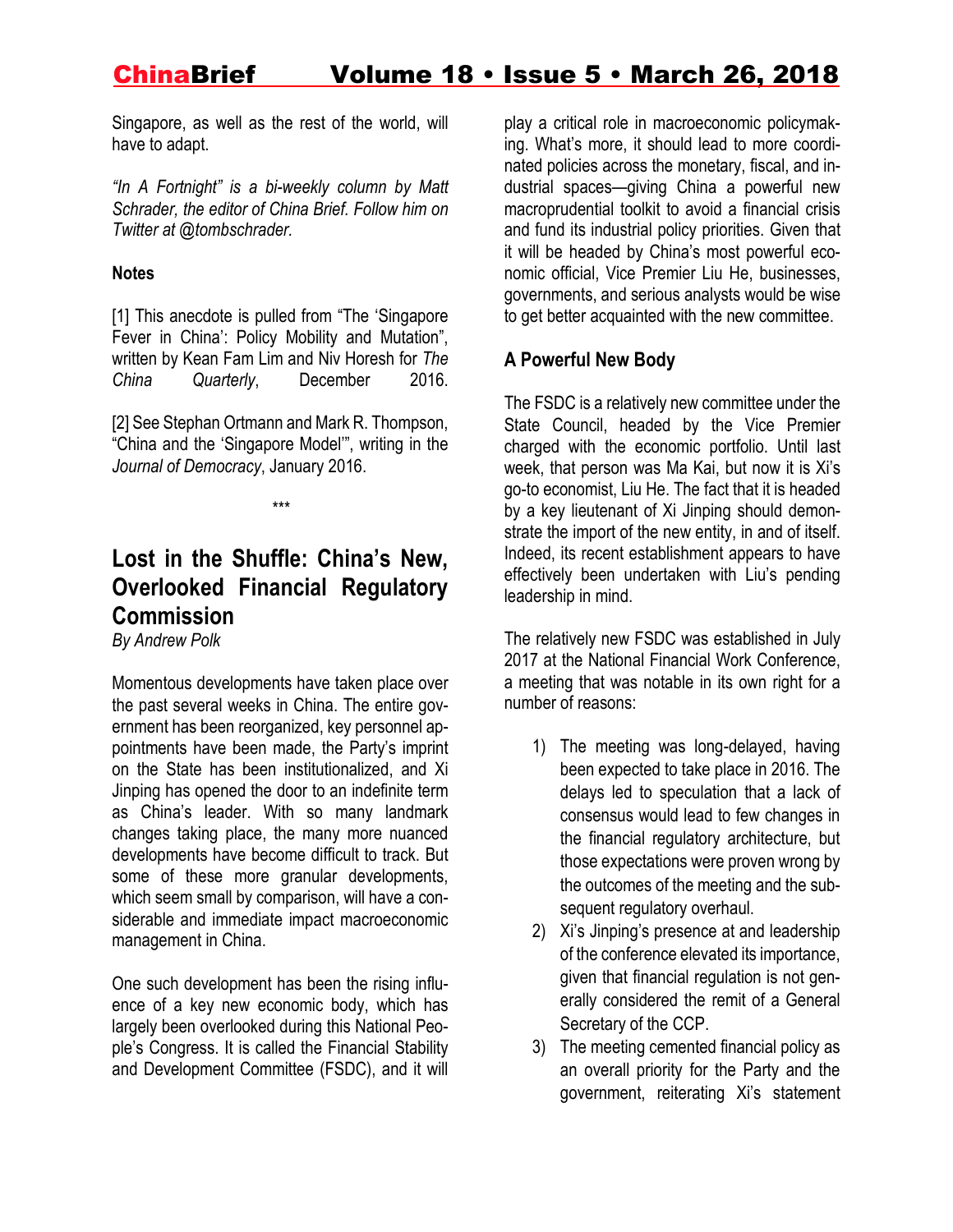from early 2017 that financial risk has become a national security risk.

- 4) It thoroughly ensconced the "back to basics" theme, discussed in more detail below, as a mantra for the financial sector.
- 5) Finally, it established the new Financial Stability and Development Committee [\(Xinhua,](http://news.xinhuanet.com/politics/2017-07/15/c_1121324747.htm) July 15, 2017).

Indeed, in the immediate wake of the National Financial Work conference, each of the main financial regulatory bodies (as they were then constituted) held meetings to study and express fealty to the leadership of the newly created body -- an early, but clear, indication of where the balance of power is gravitating in the financial sector [\(PBOC](http://www.pbc.gov.cn/goutongjiaoliu/113456/113469/3346465/index.html) Press [Release,](http://www.pbc.gov.cn/goutongjiaoliu/113456/113469/3346465/index.html) July 18, 2017).

While the committee was officially established at the State Council level, day-to-day operations for the committee are run out of the central bank—the People's Bank of China (PBOC). The FSDC is meant to be a high-level deliberative body, where stakeholders from across the financial spectrum can debate policy. And given that its daily operations will take place within the central bank, this deliberative function should give the PBOC enhanced standing as an intermediary between the State Council and the other regulators. Additionally, the FSDC will cut across various parts of the financial system, allowing the body to be used as a venue to break deadlocks when regulators cannot agree over the proper trajectory of policy [\(Xinhua,](http://news.xinhuanet.com/politics/2017-07/15/c_1121324747.htm) July 15, 2017).

What's more, the FSDC is expected to be used to exert greater authority over local governments when it comes to financial policy, given that the individual regulators largely lack this capability. Authority over the localities will be ensured by the fact that the FSDC is also planning to build out a mechanism to undertake inspection tours over local regulators and governments [\(Caixin,](http://finance.caixin.com/2017-10-17/101157078.html) July 17, 2017). Given these wide-ranging responsibilities, the FSDC is meant to be much more than simply a financial cat herded—i.e. making sure that policy

emanating from the various commissions and the central bank are all aligned, instead of working at cross purposes [\(Xinhua,](http://news.xinhuanet.com/english/2017-11/08/c_136737949.htm) November 8, 2017). Rather, the goal for the entities is not only to coordinate financial regulators among themselves, but to ensure that overall financial policy is aligned with monetary policy, fiscal policy, and industrial policy. In other words, a host of important policymakers will lay out industrial policy goals, after which the FSDC will ensure that those goals receive adequate financial and fiscal resources.

So rather than thinking of the FSDC as a traditional commission—like the CBRC or the CIRC or even a bread-and-butter office of the State Council, it is better conceived as a type of leading small group. And while it will not rival the Party's Central Leading Small Group on Finance and Economics, it will essentially act a government counterpart to that entity.

### **Devil in the Details**

While the broad strokes of the FSDC's remit are basically agreed upon, the details of how it will function are still evolving. Over the past several months, that evolution has occasionally played out in public, giving clues as to the ultimate fate of the body. The basic question that most policymakers and Chinese analysts are asking, though, is not whether the FSDC will be powerful, but exactly how much authority will it need to have in order to accomplish its key tasks.

The primary financial priorities that the FSDC will support were delineated in the official newspaper of the central bank, The Financial News, in late October, 2017 [\(Financial](http://www.financialnews.com.cn/pl/cj/201710/t20171030_126768.html) News, October 30, 2017). First, the FSDC is to ensure that financial activity is geared toward supporting the real economy. One of Xi Jinping's mantras for the financial sector over the past year has been "back to basics." That effectively means doing more to finance the smooth functioning of businesses and doing less to engage in speculative financing behavior to boost bank profits. The FSDC is meant to oversee that process. Secondly, the FSDC will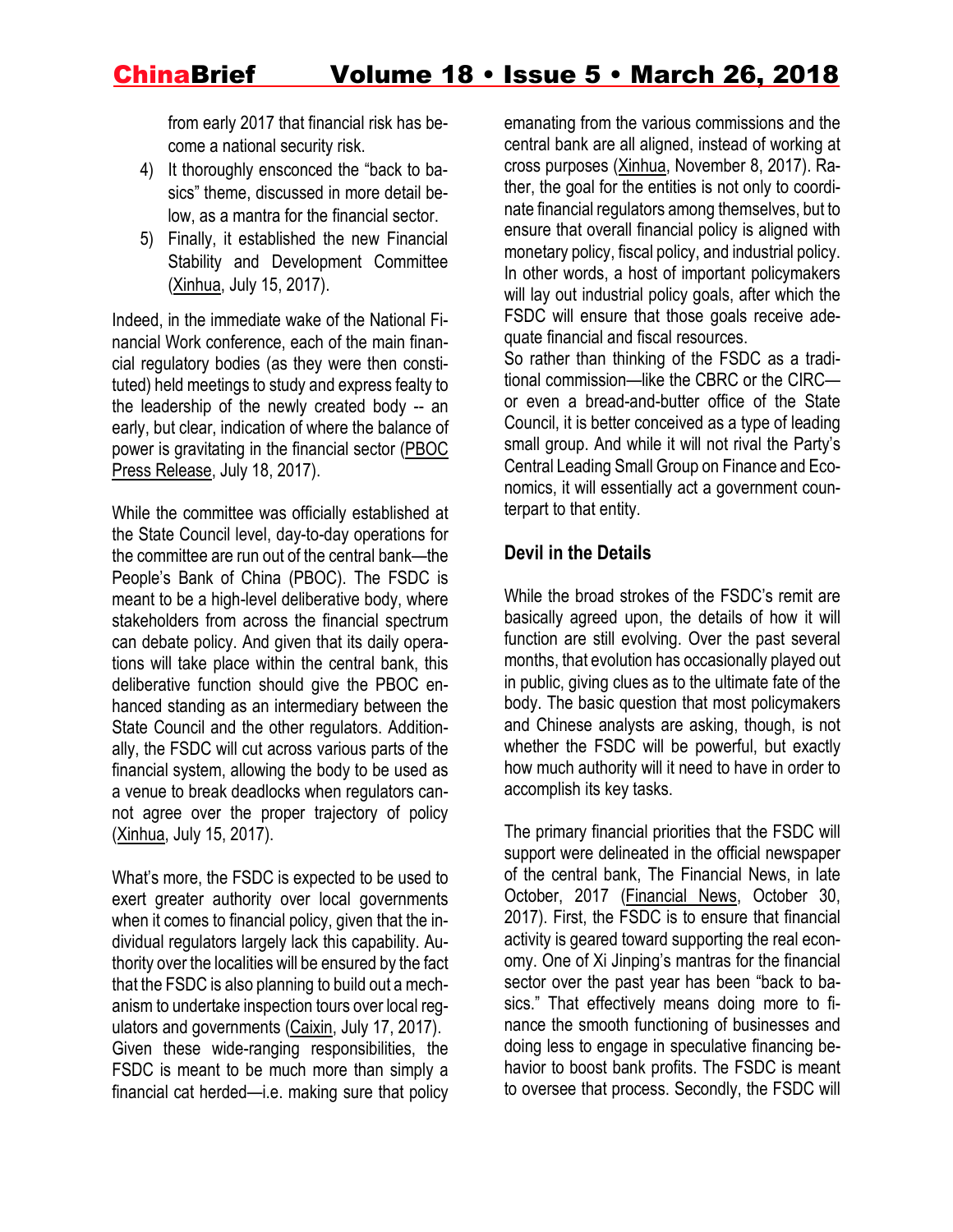seek to improve overall macroeconomic regulation and control. Thirdly, it will strengthen policy coordination. Finally, it will seek to help institutions prevent and resolve financial risks.

Accomplishing those difficult tasks will require a high level of authority. And so policymakers are trying to decide whether the FSDC should establish special sub-committees within each of the various financial regulators—a so-called regulation matrix that would see the various sub-committees report upward to the main FSDC [\(Caixin,](http://finance.caixin.com/2018-02-09/101209738.html) February 9, 2018). A second option would be to devolve various decision-making authority to the FSDC over time while embarking on a wider financial regulatory consolidation [\(Caixin,](https://www.caixinglobal.com/2018-02-12/china-weighs-the-how-of-financial-regulatory-reform-101210643.html) February 12, 2018). Given the recent announcement of the government restructuring plan, it appears that the latter path may have won out for now.

#### **How the FSDC Fits into a Revamped Government**

When it comes to the financial sector, the key development from the government restructuring plan that was announced on March 13 included a merging of the China Banking Regulatory Commission (CBRC) with the China Insurance Regulatory Commission (CIRC). Equally important was the elevation of the central bank's role in macroprudential policy-making that was accomplished by transferring the CBRC's and CIRC's responsibilities for writing major regulation and financial laws to the central bank. Such an arrangement will allow the central bank to play a more dedicated macro-prudential role, while the CBRC and CIRC focus on strict implementation of policy at the individual institution level. The elevation of policymaking power to the central bank appears to be a precursor for the centralization of decision-making into the FSDC.

That likelihood, though, made the absence of the FSDC—and its role in financial and economic policy making—in the government restructuring plan

seem quite conspicuous. However, the explanation for the body's absence in the wide-ranging government reorganization is straightforward. The most basic reason that the FSDC wasn't mentioned in the government restructuring plan that was approved by the National People's Congress (NPC) was that it didn't need to be, for two reasons. First, the FSDC wasn't actually restructured in any way by the recent plan, even though entities under its authority were. Entities that weren't affected by the sweeping changes were left out of the draft.

But more fundamentally, as a special committee that reports to the State Council, legislative approval is not required for changes to this particular body. Even when the committee was first announced in July 2017, it didn't require NPC approval; neither is an official legislative explanation required to explain how the FSDC fits into the new regulatory architecture involved in the government restructuring plan.

Still, the fact that the FSDC was not listed in the government restructuring plan has not stopped market actors from recognizing its importance. Just 24 hours after the plan was announced, China's financial media had coined a new acronym to refer to the regulatory architecture. Over the past decade, the four key financial regulators have been referred to as 一行三会—one bank and three commissions. The phrase was not only a pithy way to refer to the full group of financial regulators, but it also clearly indicated that the PBOC was the first among equals. The new phrase the financial media is using, however, is  $\rightarrow$ 委一行两会—one committee, one bank, and two commissions (China [Securities](http://www.cs.com.cn/xwzx/201803/t20180314_5743796.html) Journal, March 14, 2018).

The phrase is a touch less pithy, but it has the same effect of being reasonably compact and conveying a clear hierarchy. The FSDC will be the clear leader of the financial regulatory pack going forward. That means that the early gains that China has made in reducing financial risks over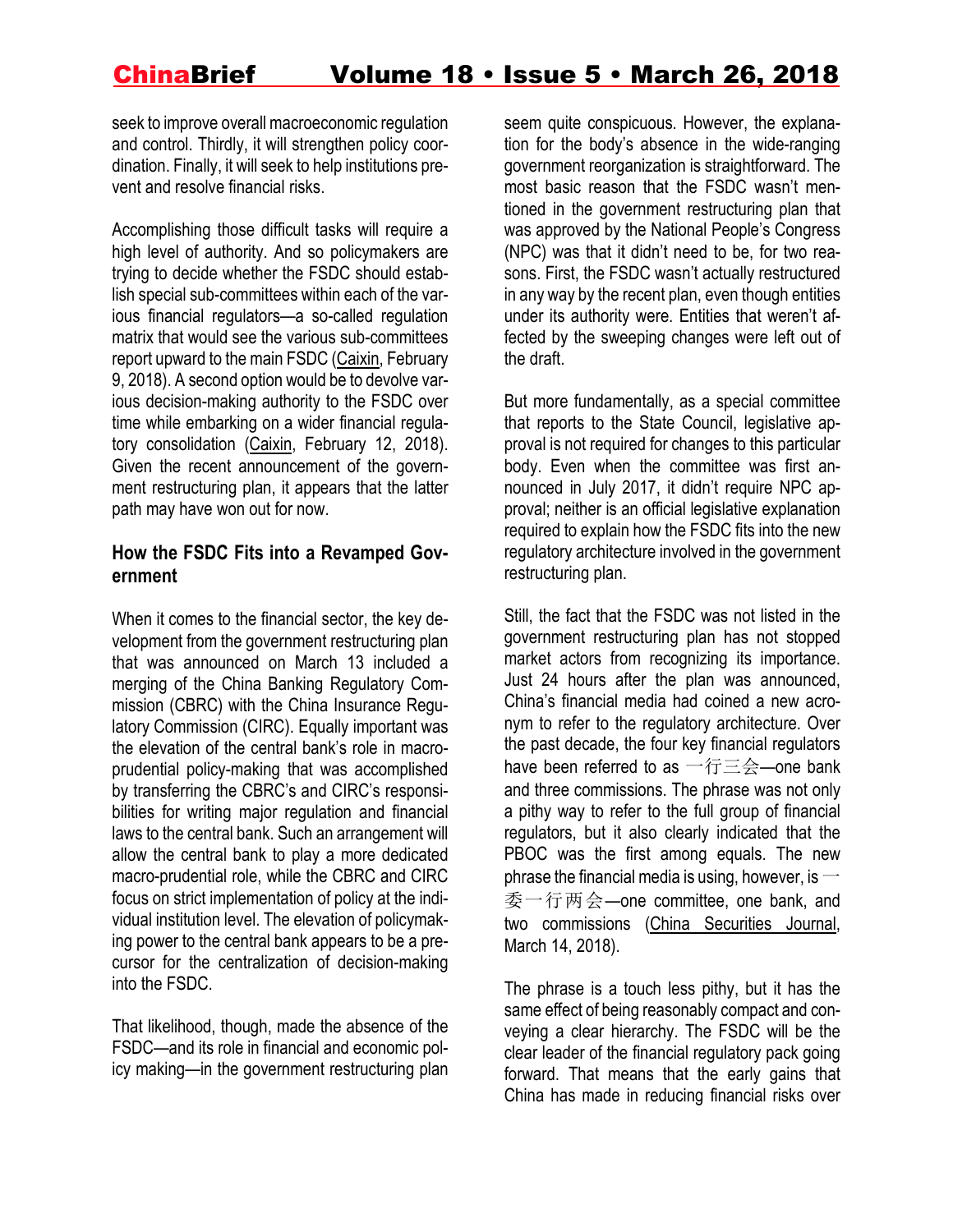the past year will be advanced by this powerful new body that has both a broad remit, and the ability to see across various silos in the financial system. To be sure, the specter of a regulatory misstep will always hang over China's financial officials. But the FSDC gives Vice Premier Liu He a much stronger chance of keeping the ghosts of an acute financial crisis at bay.

*Andrew Polk is a founding partner of Trivium/China, a Beijing-based advisory firm. He was formerly director of China research at Medley Global Advisors and senior China economist at the Conference Board's China Center. Follow him on Twitter at @andrewpolk81.*

# **China's Counterintelligence "Trinity" and Foreign Business**

\*\*\*

*By Matt Brazil*

As the Chinese Communist Party (CCP) pursues a domestic anti-spy campaign and new espionage laws, PRC national security concerns and greater suspicion of foreigners may trump foreign business complaints about unfavorable treatment, rising trade barriers, and feeling unwelcomed. Foreign firms in China should not ignore these warning signs, but instead plan for a period of higher business risk and harsher conditions, especially since strong historical parallels indicate that this period may not pass quickly.

#### **New Anti-Spy Laws and Regulations Reflect Real Problems**

Since CCP General Secretary Xi Jinping convened the first meeting of the Central State Security Commission in 2014, a spate of new security measures has emerged including the National Security Law, the Counterterrorism Law, the Intelligence Law, the Cyber Security Law, the Counterespionage Law, as well as additional regulations meant to guide implementation [\(en.people.cn,](http://en.people.cn/n3/2017/0518/c90000-9217318.html)

May 18, 2017; [China](https://jamestown.org/program/addressing-rising-business-risk-in-china/) Brief, May 11, 2016; [cpcnews.cn,](http://cpc.people.com.cn/n/2014/0415/c64094-24899781.html) April 15, 2014).

The party pursued these measures for clear reasons, including real espionage problems uncovered by Chinese counterintelligence. Notable among them was a multi-year roundup, ending in 2012, of over 20 PRC citizens spying for the United States, and more than 40 cases reported two years later against Chinese citizens accused of spying for Taiwan [\(Sina.com,](http://news.sina.com.cn/c/2014-10-27/014831048038.shtml) October 27, 2014; New York [Times,](https://www.nytimes.com/2017/05/20/world/asia/china-cia-spies-espionage.html) May 20, 2017).

Guided by these new laws and regulations, a media campaign emerged over two years ago that continues into the present. The first annual National Security Day inaugurated on April 15, 2016, promoted popular awareness of foreign espionage after PRC authorities unveiled their report-a-spy hotline, 12339, in late 2015. Numerous media pieces followed, including television news segments on foreign spying, and propaganda videos tailored to audiences from primary school students to young adults [\(Chinanews.com,](http://www.chinanews.com/m/mil/2016/04-20/7841942.shtml) April 20, 2016; [bjnews.com.cn,](http://www.bjnews.com.cn/news/2017/04/10/439357.html) April 10, 2017; [South](http://www.scmp.com/news/china/policies-politics/article/2118553/grandpa-what-are-spies-cartoon-urges-chinese-children) China Morning [Post,](http://www.scmp.com/news/china/policies-politics/article/2118553/grandpa-what-are-spies-cartoon-urges-chinese-children) November 6, 2017). Echoing the reality of an escalating espionage competition between Washington and Beijing, the Chinese campaign more than matched efforts by American authorities to warn of Chinese espionage in the U.S. (FBI videos *Game of [Pawns](https://www.fbi.gov/video-repository/newss-game-of-pawns/view)* April 2014 and *[Company](https://www.fbi.gov/video-repository/newss-the-company-man-protecting-americas-secrets/view) [Man](https://www.fbi.gov/video-repository/newss-the-company-man-protecting-americas-secrets/view)* July 2015).

#### **Echoes of Mao in Xi's Counterintelligence "Trinity"**

The CCP and its compliant media have dubbed the campaign "Trinity" (三位一体, *Sanwei yiti*), using a well-worn phrase in Chinese to herald a "new era" of security management. True to its name, there are three broad efforts: 1) employ new laws and regulations to integrate national counterintelligence efforts, as noted above, 2) improve communication between Chinese security agencies, civilian and military, and 3) advance a "broad concept of national security" going beyond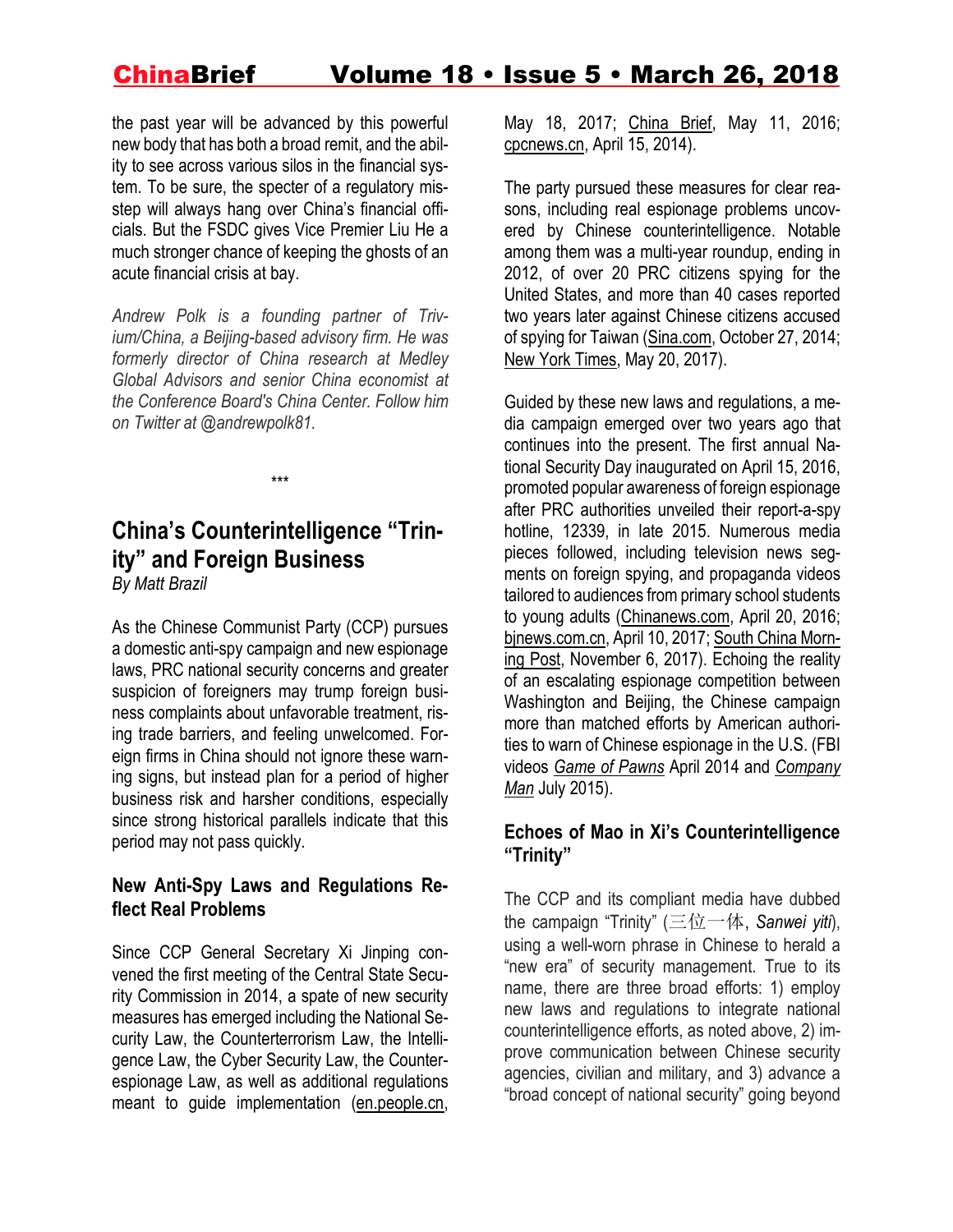traditional counterintelligence from earlier, less connected times to better protect China in a time of heightened foreign influence inside the PRC [\(Xinhuanet.com,](http://www.xinhuanet.com/world/2015-07/02/c_127974791.htm) July 2, 2015).

The "broad concept of national security" is not just about catching spies, but seeks to better prepare and shape the PRC environment, making it a harder target for foreign influence of all sorts. In part the "broad concept" addresses a problem that began a decade before Xi Jinping's anti-corruption and anti-spy campaigns, when his predecessors expanded the rolls of the party outside the traditional pool of workers, peasants and soldiers. They sought to attract society's "advanced productive forces," in other words, wealthy entrepreneurs and capitalists, under the "Three Represents" (三个代表, *Sange daibiao*) promoted by Jiang Zemin beginning in 2000. The effort continued under Jiang's successor, Hu Jintao [\(en.peo](http://en.people.cn/90002/92169/92211/6274616.html)[ple.cn,](http://en.people.cn/90002/92169/92211/6274616.html) September 29, 2007). [1] China's nouveau riche were not the only new party members after 2000, but they became increasingly visible, with yuan-billionaires appearing in the National People's Congress. [2]

As the CCP's membership grew after 2000 [3] and its profile changed to include the moneyed classes, public dissatisfaction over corruption increased, whether or not there was a causal link between affluent communists and graft. To help preserve the party's legitimacy, Xi Jinping entered office in 2012 determined to attack corruption. After a difficult start, his campaign netted thousands of lower level officials and a number at the top, like Bo Xilai and Zhou Yongkang, who might have resisted Xi's accrual of authority, the establishment of his "thought" as an unassailable ideological standard, and a widening hunt for enemies within. Perhaps to show precedent for purging corrupt members of the communist elite, party propaganda early in Xi's campaign reminded us that Mao "selflessly destroyed seven big tigers" in 1932-34 [\(People.cn,](http://history.people.com.cn/n/2014/0731/c372327-25375763.html) July 31, 2014).

Xi's ascent to a position of unchallenged leadership within the CCP took place during a very different time than when Mao Zedong took control (1937-45), and Xi does not seem to be pursuing Mao's permanent revolution or a radical leftist agenda. But some parallels are apparent. The CCP accepted droves of new members who flocked to their Yan'an base area in patriotic fervor after the Japanese invasion began in July 1937. As the Chinese Nationalist Central Government sought to surround Yan'an and pursue a military and espionage offensive, the CCP developed doubts about their new acolytes, pursuing a "cadre checking" hunt for spies and infiltrators among them (1941). The Rectification Campaign (整风 运动, *Zhengfeng yundong*, 1942-1944) followed, promoting ideological unity behind "Mao Zedong Thought," while Mao finished off his only credible opponent, Wang Ming. In the midst of this, the infamous Salvation (抢救, *Qiangjiu*) Campaign forced large numbers of people to falsely confess to spying in 1943. Perhaps not by coincidence, Mao was first designated as Chairman of the CCP in March of the year the Salvation Campaign began. (He fully consolidated his grip on the CCP in 1945 at the Seventh Party Congress.) Mao's partisans in Yan'an during these movements included not only the infamous black sheep of CCP intelligence, Kang Sheng, but also modern-day saints in the communist Chinese pantheon: Xi Zhongxun (Xi Jinping's father), Liu Shaoqi, and Chen Yun. [4]

A decade later, during Mao's early rule of the People's Republic, the party conducted another major drive to eliminate enemies and silence critics. In 1955, the CCP targeted five percent of officials nationwide, claiming that they were hidden counterrevolutionaries—that is, people resisting the Chinese Communists in the name of the U.S. or the Guomindang (Nationalist) ancien régime exiled on Taiwan. Though far less than five percent of officials were actually purged, the campaigns led to the imprisonment in labor camps of over 1.3 million people that year. [5] By coincidence, the CCP Central Discipline Inspection Commission,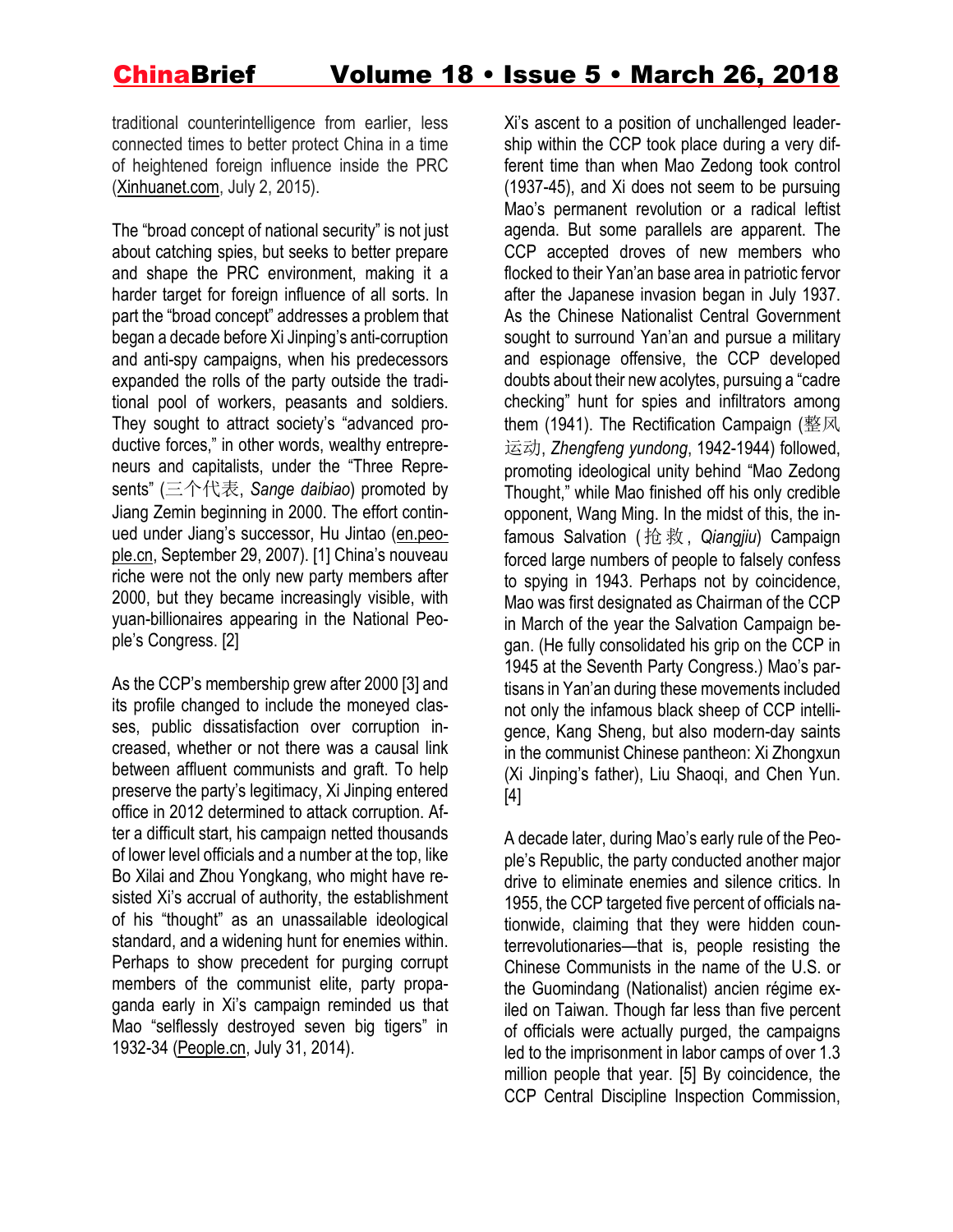which leads purge activity under Xi Jinping, announced late last year that 1.34 million officials have been punished for graft since 2013 [\(Reuters,](https://www.reuters.com/article/us-china-corruption/chinese-watchdog-says-1-34-million-officials-punished-for-graft-since-2013-idUSKBN1CD04B) October 7, 2017).

### **The Six Percent Illusion**

But what about the spies? A notably fantastic claim arose in 2016 that continues to circulate online in China, undeleted and uncensored: 115,675 people in the PRC are engaged in foreign espionage, including 48,564 foreigners and 67,111 Chinese nationals. The largest spy teams are said to work for Germany, Japan, the United States, France, and South Korea. The first Chinese reports with these numbers were originally attributed to Agence France Press, but the French connection was omitted from most subsequent postings and internet searches produce no such AFP report [\(Sohu.com,](http://www.sohu.com/a/73115659_119927) May 3, 2016 and [Septem](http://www.sohu.com/a/114410409_465518)[ber](http://www.sohu.com/a/114410409_465518) 15, 2016; [360doc.com,](http://www.360doc.com/content/16/1201/10/12093531_610972673.shtml) Dec 1, 2016; [jmqmil.sina.cn,](https://jmqmil.sina.cn/qita/doc-ifyscpei8390016.d.html?oid=3822371503320900&vt=4) March 10).

Though estimates of the foreign population living in China published in English tend toward 600,000, those published in Chinese are closer to 800,000 [\(People.cn,](http://world.people.com.cn/n1/2016/0114/c1002-28051487.html) January 14, 2016). For those who accept the idea that there are over 48,000 foreign spies in the country, the math indicates that six percent of foreign residents in the PRC are active in espionage—again reminiscent of Mao's time, when the party center targeted five percent of officials as counterrevolutionaries.

### **Avoiding Irrational Exuberance**

Some foreign business observers believe that the today's new security laws and the anti-spy campaign merely codify past practices—the PRC putting down on paper what they have always done to spy on foreigners and control business activities. [6] One could see efforts like the "Dangerous Love" propaganda cartoon as mildly ridiculous, and view as an illogical "one-off" the 2014-16 detention of Canadian missionaries Kevin and Julia Garratt, who ran a coffee shop in Dandong, a city on the North Korean border.[7] Official Chinese pronouncements in English reassure foreigners that they will not be affected by stricter VPN controls [\(Shanghai](https://www.shine.cn/archive/business/it/Assurance-offered-to-VPN-users-in-China/shdaily.shtml) Daily, January 31, 2018) in response to reports that some foreign companies are facing problems with connectivity while others do not [\(RFA.org,](https://www.rfa.org/mandarin/yataibaodao/jingmao/yl-01162018111635.html) January 16). There is an element of truth to this optimism, but it too quickly dismisses the possibility that the CCP could be embarking on yet another historic anti-spy catharsis under a great leader consciously modeling himself after Mao, a man who worried about erosion of his party's missionary fervor, eventually became unconcerned by the need to build consensus among equals, and reacted harshly to even the slightest opposition.

This is not solid proof of danger that should prompt an exit from the Chinese market, but it does indicate heightened risk to foreigners on Chinese soil, especially if their home nation comes into conflict with Beijing. It could also warn against overvaluing the prospects for doing business in the PRC as we approach the 2020s.

Foreign companies in China should reexamine their typically optimistic assumptions and plan for the possibility that a strategic inflection point has arrived in China, with more strident host government interference with operations, including seizures of shipments and property, far-fetched allegations about ordinary matters, intensified surveillance leading to IP theft or worse, and the detention of employees. In short, to sustain business and avoid pitfalls that endanger people and assets, it's time to develop a Plan B.

*Matthew Brazil, Ph.D. is a non-resident Fellow at The Jamestown Foundation. He worked in Asia for over 20 years as an Army officer, American diplomat, and corporate security manager. Matt runs Madeira Security Consulting Inc. in San Jose, California, specializing in advice to Silicon Valley companies doing business in China. With Peter Mattis, he is the co-author of a work on Chinese intelligence operations to be published in spring 2019 by the Naval Institute Press.*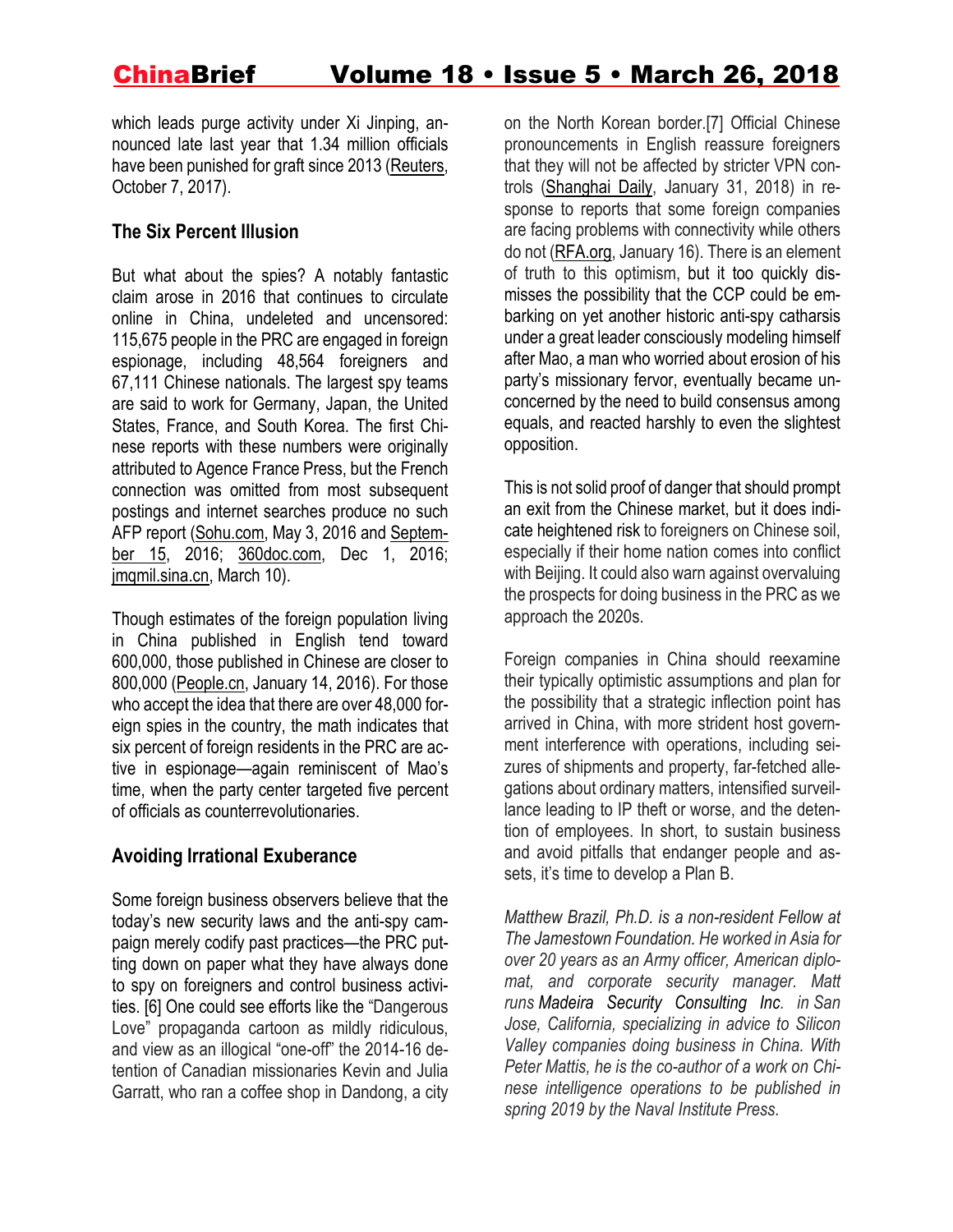#### **Notes**

[1] Orville Schell and John Delury, *Wealth and Power: China's Long March to the Twenty-First Century* (New York: Random House, 2014) p. 348. David Shambaugh, "China at the Crossroads: Ten Major Reform Challenges." The [Brookings](https://www.brookings.edu/wp-content/uploads/2016/06/01-china-crossroads-reform-challenges-shambaugh-b.pdf) Institu[tion,](https://www.brookings.edu/wp-content/uploads/2016/06/01-china-crossroads-reform-challenges-shambaugh-b.pdf) Washington, DC, October 1, 2014, p. 6. Joseph Fewsmith, "Studying the Three Represents," in China [Leadership](https://www.hoover.org/sites/default/files/uploads/documents/clm8_jf.pdf) Monitor, No. 8, Fall 2003, pp. 2-3.

[2] Tony Saich, "The National People's Congress: Functions and Membership." The Ash Center, Harvard Kennedy School, November 2015, p. 9. [http://ash.harvard.edu/files/ash/files/the\\_na](http://ash.harvard.edu/files/ash/files/the_national_peoples_congress.pdf)tional peoples congress.pdf

[3] From 64.5 million members in 2000, when Three Represents was first announced, CCP membership grew to 75.9 million in 2008 and 85.1 million in 2012, when Xi Jinping took the reins as General Secretary. [Sina.com,](http://blog.sina.com.cn/s/blog_4efe65c30102vrb4.html) June 30, 2015.

[4] Hao Zaijin, *Zhongguo mimi zhan – Zhonggong qingbao, baowei gongzuo jishi* [China's Secret War – The Record of Chinese Communist Intelligence and Protection Work] (Beijing: Zuojia chubanshe, 2005), pp. 249-50. Gao Hua, *Hong taiyang shi zeyang shengqi de* [How did the Red Sun Rise Over Yan'an: A History of the Rectification Movement] (Hong Kong: Chinese University Press, 2000), pp. 461-62. Michael Dutton, *Policing Chinese Politics* (Durham and London: Duke University Press, 2005), pp. 106-108. Peter J. Seybolt, "Terror and Conformity, Counterespionage Campaigns, Rectifications, and Mass Movements, 1942-1944" in *Modern China, Vol. 12, No. 1* (Jan. 1986), pp. 56-57.

[5] Gu Chunwang, *Jianguo yilai Gong'an Gongzuo Dashi Yaolan* [Major Highlights in Police Work Since the Founding of the Nation] (Beijing: Qunzhong Chubanshe, 2003) p. 89, entry for August 25, 1955. Andrew Walder, *China Under Mao, A*

*Revolution Derailed* (Cambridge, Massachusetts: Harvard University Press, 2015), p. 66.

[6] Author's interviews with foreign business executives in China, December 2017 – January 2018.

[7] The cartoon "Dangerous Love" (危险的爱情, *Weixian de aiqing*) appeared in China during April 2016. Displayed in public using large posters, it depicted a female Chinese state employee being seduced by a red-haired Westerner with a prominent nose, who convinced her to hand over classified materials. (New York [Times,](https://www.nytimes.com/2016/04/22/world/asia/china-foreign-spy-warning.html) April 21, 2016).

**\*\*\***

# **The Belt and Road Initiative: Is China Putting Its Money Where its Mouth Is?**

*By Johan van de Ven*

Five years after it entered discussions surrounding China's foreign policy, the Belt and Road Initiative remains a subject of political priority and public attention. Beijing has recently made a habit of attempting to persuade visiting heads of state to offer formal endorsement of the initiative, as Emmanuel Macron, Theresa May, and Dutch Prime Minister Mark Rutte have all found. Major international banks, among them Standard Chartered and Deutsche Bank, have signed on to Belt and Road-themed programs, while public attention towards the initiative continues to grow after a May 2017 spike. **[1]** Against this backdrop, it seems only natural that new project openings and capital commitments should continue on an upward trajectory. However, data collected by RWR Advisory Group shows that new projects in infrastructure, power, and energy—the lifeblood of the Belt and Road Initiative—have declined every year after peaking in 2015, measured both in terms of number of new projects and dollar amounts spent. **[2]**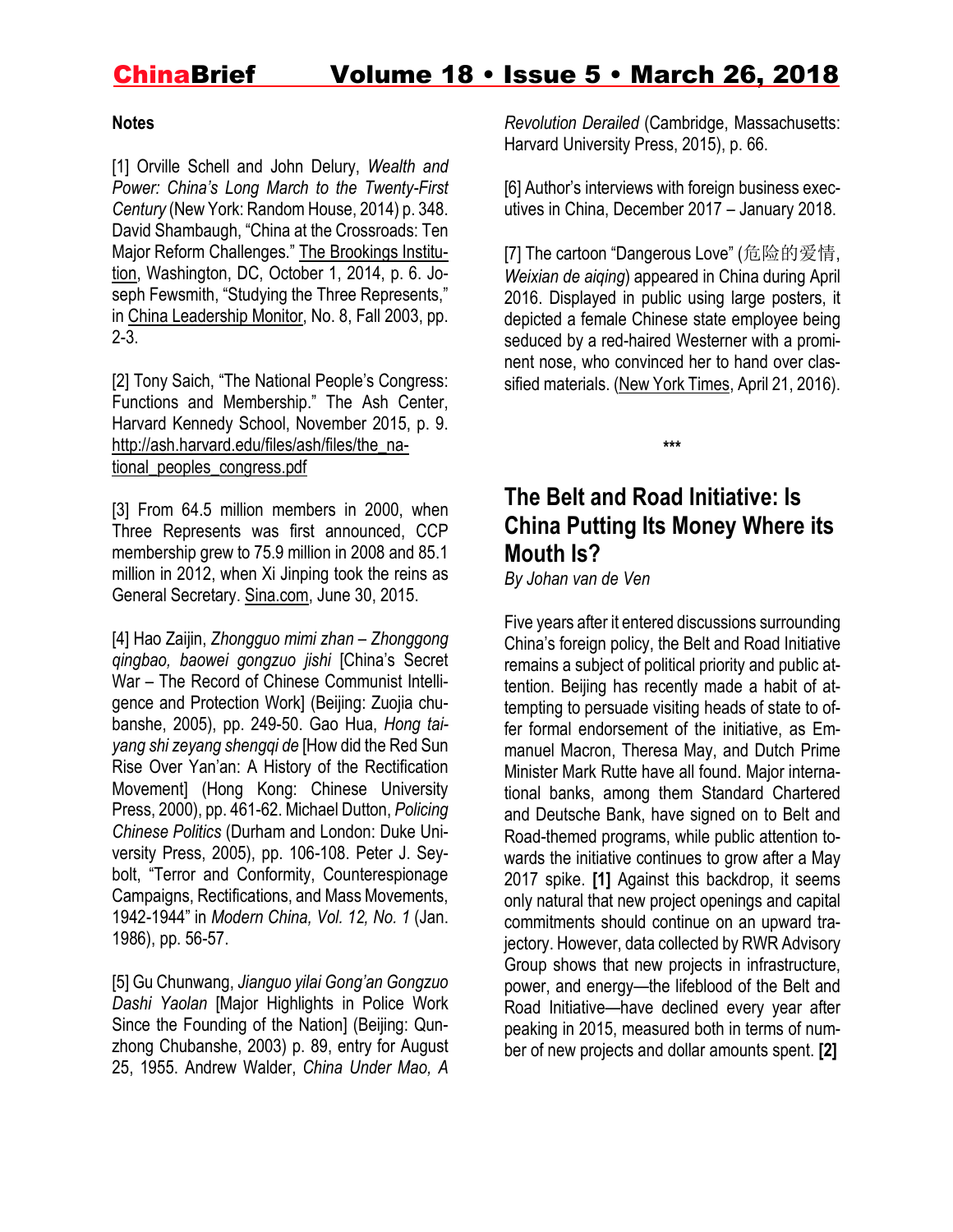

There are several possible explanations for this observed decline in outbound investment:

- The central government is pursuing meaningful curbs on capital flight. A secondary and not unwelcome consequence of the curbs may be a cutting of some of the chaff surrounding Belt and Road investment.
- What appears in aggregate to be a decline in capital intensiveness may actually represent a development of geographical refinement. Data from the same time period shows a continuation of the upward trend in a number of countries, such as Iran and Egypt.
- While Belt and Road is widely seen as a whole-of-country initiative, it could be that a select group of companies (SOE or private) have been handpicked to drive related projects forward.
- Aggregate data may also be hiding evidence of a more refined approach to the question of what Belt and Road is, in addition to where it is. This means that project openings in the infrastructure and energy sectors may be continuing to grow, despite overall activity showing a downturn.



- The Xi Administration has made ambitious strides in presenting China as a global power. But the proliferation of Belt and Road is such that it has become a bureaucratic meme. The downturn of new project announcements may merely be the result of the end of a cycle in a boomand-bust policymaking environment.
- Lastly and quite simply, is not enough for projects to be announced—they must also be built.

While the Chinese economy does conform to a state capitalist model, it is unlikely that the government can guide the extent of the Belt and Road Initiative merely via indicating preferences and priorities. While the uptick in Iran and Egypt is likely the result of Chinese corporations taking the signal offered by Xi's state visits to those countries, this is only an indirect means of setting the initiative's trammels. Instead, capital controls and outbound investment review processes, as laid out by new NDRC rules and existing SAFE regulations, offer a much more tangible means of cutting the chaff from the Belt and Road Initiative. The lack of significant industrial concentration and the failure of Belt and Road "national champions" to emerge supports the analysis that the decline is the result of a tamping-down on superfluous investment, ra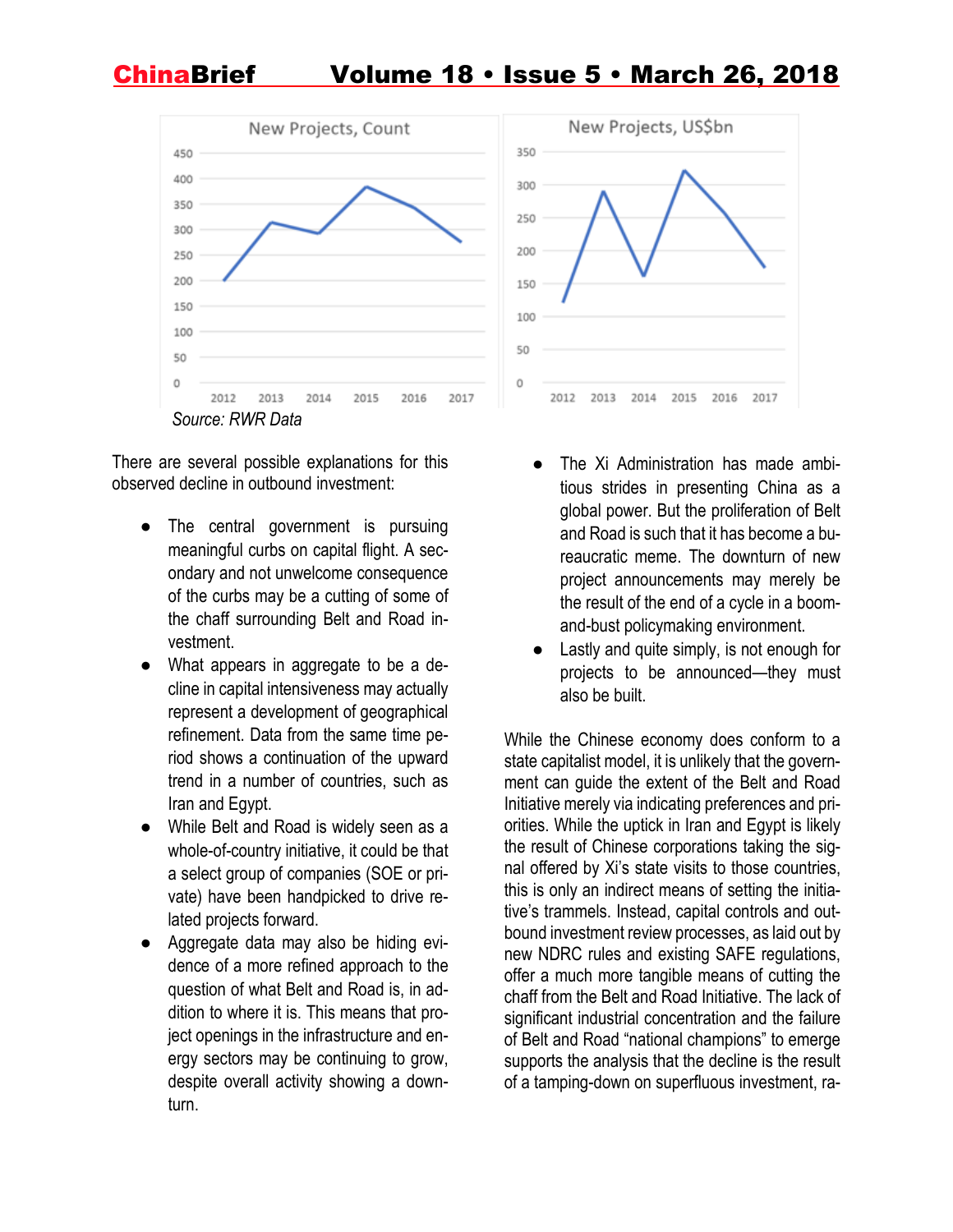ther than the indication of discrete targeting. However, the NDRC regulations do strengthen the state's ability to dictate what kind of outbound investment it wants, and what kind it does not want. Although the data does not yet show this, years to come may see a clearer emergence of targeting. In that sense, the decline shows an attempt to rein in a runaway policy. The next phase will be to (re)define what Belt and Road should look like.

#### **Reining in Capital Outflows**

Throughout 2017, the National Development and Reform Commission (NDRC) led a regulatory drive to restrict outbound investment presented as targeting "irrational" investments by private conglomerates such as HNA, Wanda, and Anbang (State [Council,](http://www.gov.cn/zhengce/content/2017-08/18/content_5218665.htm) August 4, 2017). But the unfolding of the Belt and Road Initiative has not been immune from high risk and dubious rationality. The International Monetary Fund's October 2017 analysis that Chinese loans have put Zambia at risk of debt distress is a sign of the former, while mention of a "Digital Silk Road" points towards the latter [\(IMF,](https://www.imf.org/en/News/Articles/2017/10/10/pr17394-imf-executive-board-concludes-2017-article-iv-consultation-with-zambia) October 10, 2017; [China](http://www.chinadaily.com.cn/business/4thwic/2017-12/04/content_35201648.htm) Daily, December 4, 2017).A leaner, more targeted portfolio of Belt and Road projects would be a welcome consequence from controls on capital outflows. Indeed, the NDRC investment guidelines made this clear: investments that further the Belt and Road framework are explicitly encouraged.

But encouragement does not mean that a reversal of the overall downward trend should be expected. The focus across the Chinese bureaucracy on finding ways to control unwanted investment, paired with efforts to deleverage across the stateowned and private sectors, suggests that even though the NDRC rules do back Belt and Road investment, projects marketed as BRI-relevant will not receive carte blanche. Such a relaxation of control would simply be too abrupt. Instead, the goal remains a leaner and more targeted BRI. Cutting the chaff also means a greener BRI. Restrictions on investments that contravene environmental standards, contained within the NDRC document, show a growing sensitivity towards the need to maintain a positive reputation for Chinese projects overseas (State [Council,](http://www.gov.cn/zhengce/content/2017-08/18/content_5218665.htm) August 4, 2017).

#### **Regional Refinement**

Tied to the notion of a leaner BRI is a refinement of where projects are opened and money is committed. While most major recipient countries saw a downturn in Belt and Road activity after 2016, Iran and Egypt both saw a major growth in overall new projects, not just those related to infrastructure, energy, and power. Both countries saw surges in investment after 2016 visits by Xi Jinping [\(Ministry](http://www.fmprc.gov.cn/mfa_eng/topics_665678/xjpdstajyljxgsfw/) of Foreign Affairs, 2016). In Iran's case, these include a July 2017 \$2.5 billion loan agreement between the Export-Import Bank of China to Islamic Republic Railways for an electrification project covering the 900km Tehran-Mashhad railway, as well as a \$544 million railway construction contract agreed in January 2018 by China Civil Engineering Construction Corporation and Iran's Construction and Development of Transportation Infrastructure Company (MEHR News [Agency,](https://en.mehrnews.com/news/126722/Iran-China-ink-contract-to-electrify-Tehran-Mashhad-railway) July 25, 2017; China Railway [Construction](http://english.crcc.cn/art/2018/1/4/art_441_939439.html) Corpo[ration,](http://english.crcc.cn/art/2018/1/4/art_441_939439.html) January 4, 2018). In Egypt, China has become the largest investor in the Suez Canal Corridor, including a joint Suez Economic Trade and Cooperation Zone [\(Xinhua,](http://www.xinhuanet.com/english/2017-03/16/c_136134254.htm) March 3, 2017). Separately, China Harbor Engineering Company is set to begin construction this year of a \$10 billion highspeed rail artery linking Aswan, Cairo, and Alexandria (My [Salaam,](https://uat2.mysalaam.com/ENR__Egypt_High_Speed_Rail_Project__AlexandriaCairo/project/250417092004/) December 1, 2017). If we understand the Belt and Road Initiative as a way for China to incentivize close political relationships around the world, both Iran and Egypt make sound strategic sense, particularly within the context of China's drive to solidify its energy security. Iran is strategically located along one side of the Persian Gulf and is China's fourth-largest source for crude oil imports, while Egypt's Suez Canal is a chokepoint for Chinese trade into the Mediterranean and beyond.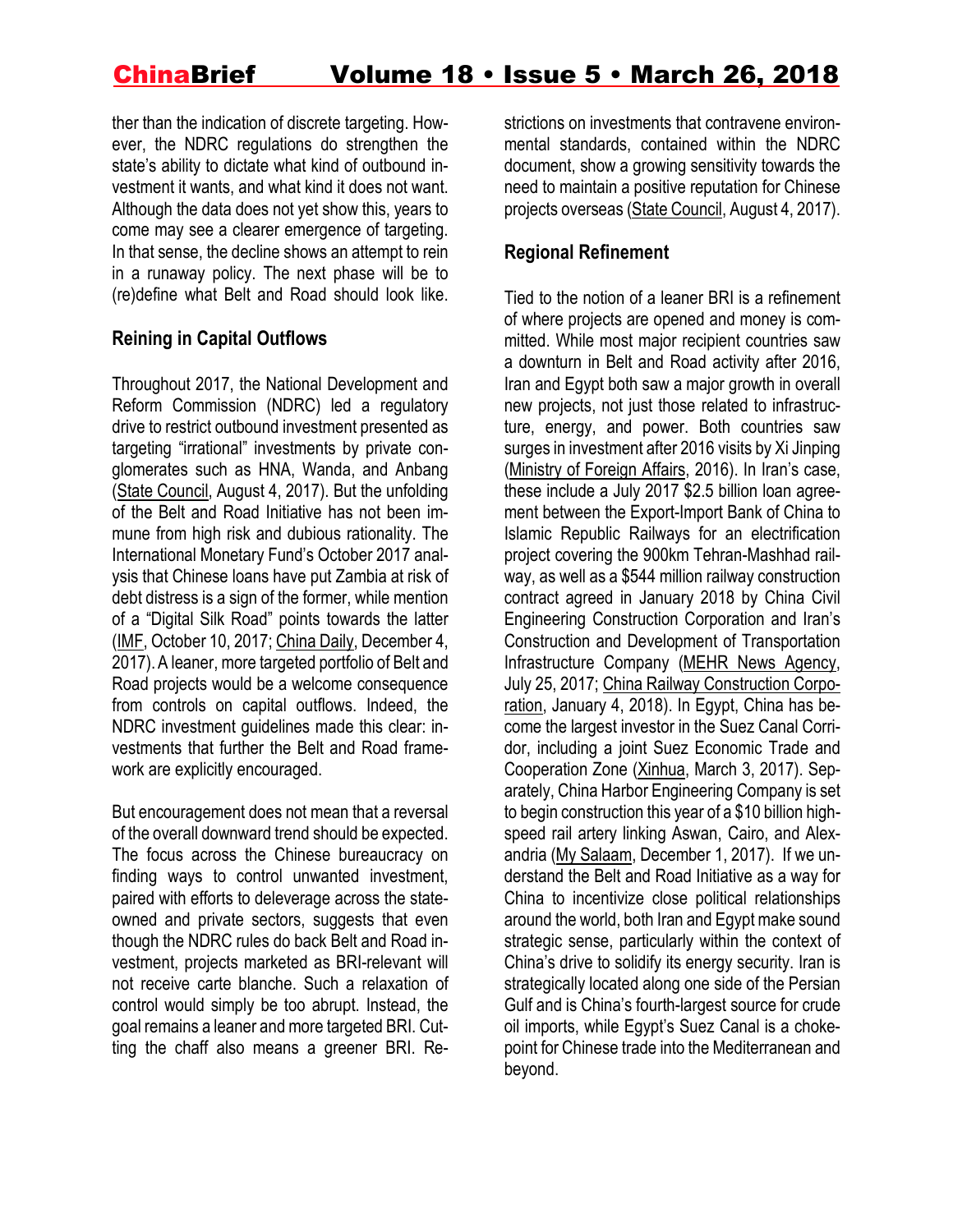

*Source: RWR Data*

### **The Chosen Few?**

While there does seem to have been some refinement in terms of where Belt and Road projects are taking place, a whittling-down of contracting companies has not accompanied the decline in new projects. China Development Bank (CDB) has maintained a position of prominence throughout

the period surveyed, while the Export-Import Bank of China, which fills a similar role, has seen its share of new projects decline, implying that CDB has become the preferred lender for projects in the developing world. But these are providers of finance, rather than contractors like Huawei, which saw its involvement in the overall share of BRI projects fall from 19.5% of new projects in 2012 to only 3.9% in 2017.



*Source: RWR Data*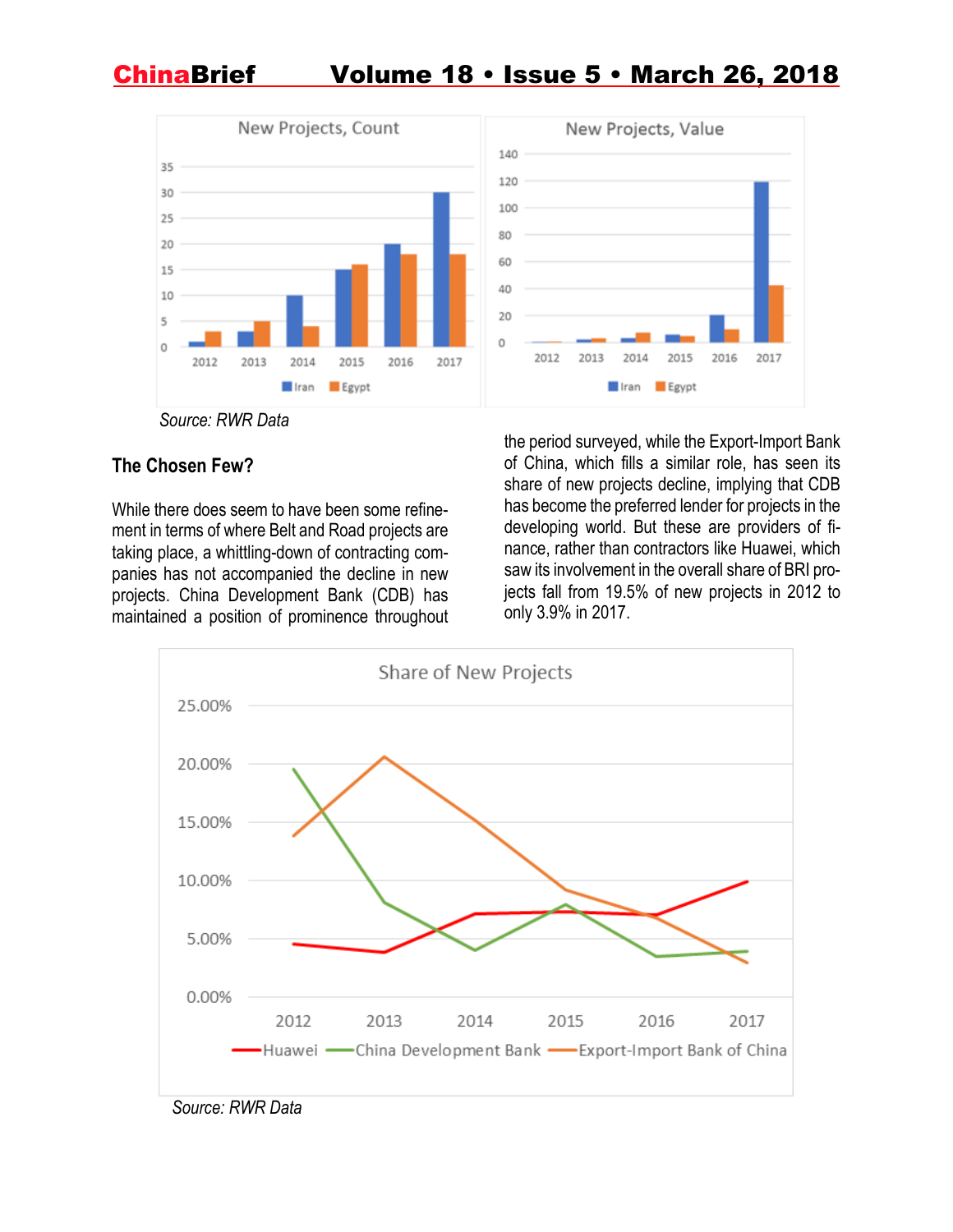This suggests that rather than selecting a handful of companies to be developed as Belt and Road "national champions", companies—both stateowned and private—are engaged in a competitive process to identify and initiate new projects that fit within the Belt and Road paradigm. Indeed, since 2016, no contracting company has won more than 4% of total projects for the year in question. Interestingly, Huawei had the most projects of any nonfinancial entity in any of the years surveyed, but their share has declined substantially since the highs of 2012.

#### **Greater Sectoral Focus?**

As RWR's data shows, industrial concentration between 2012 and 2017 highlighted the bread and butter of Belt and Road: transport infrastructure construction, and finance. But in 2018 year to date figures, finance-related projects rank only fourth in 2018, supporting the earlier suggestion that the Belt and Road Initiative has entered a less capitalintensive second phase. Transport infrastructure construction projects still rank in first place, but only occupy 6.7% of overall outbound activity.



 *Source: RWR Data*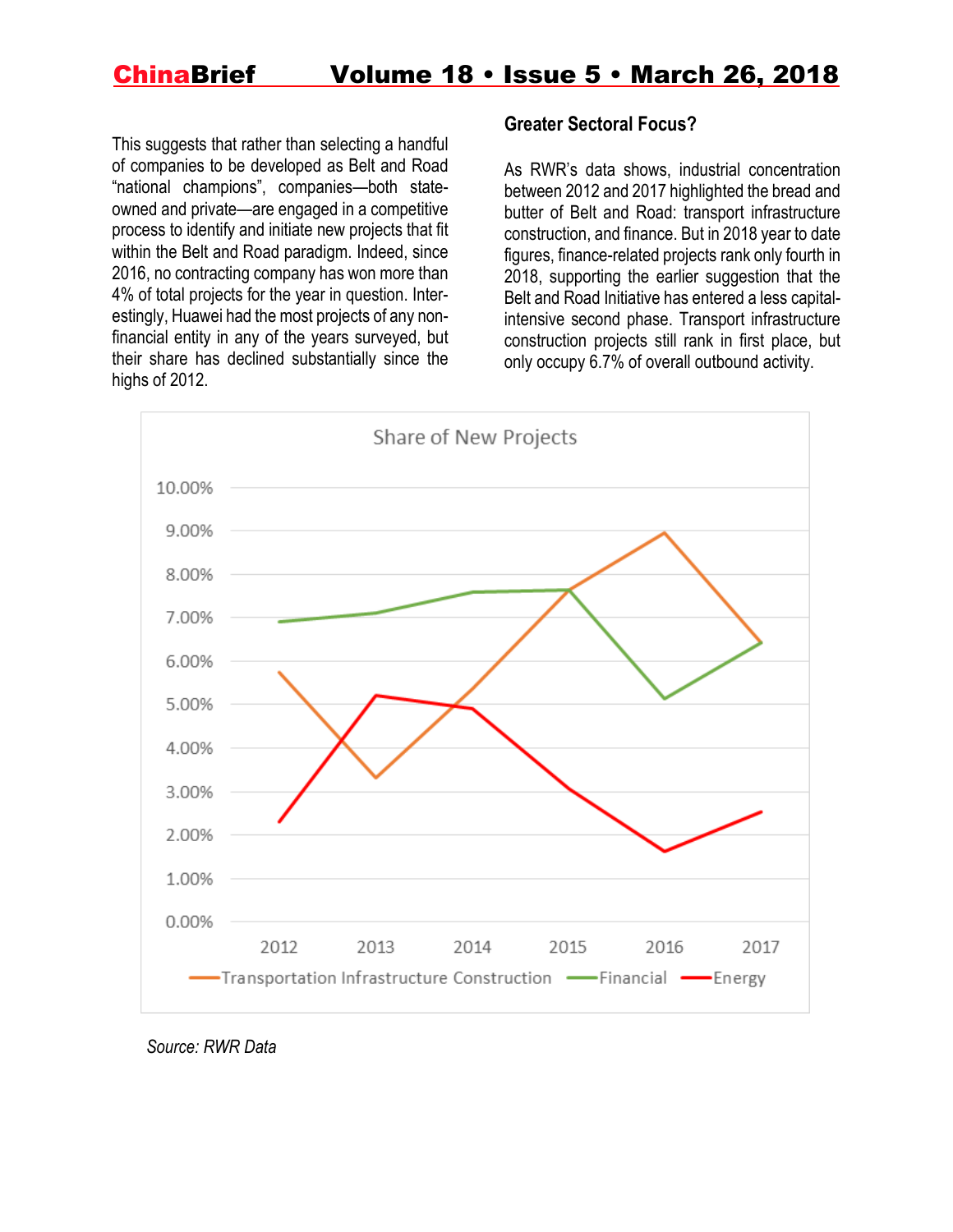Other industries are on the rise within the context of overall Chinese outbound activity: real estate construction has occupied a greater share of total projects in every year since 2015, despite government attempts to curb real estate-related capital flight. But while there is growth in some sectors, there is scant evidence for any refinement in terms of the nature of China's outbound activity. This aligns with the lack of an emergence of Belt and Road "national champions". In both cases, it is possible that this is representative of a bottom-up competition for the political favor that is associated with Belt and Road. But pairing the lack of contractor or industry refinement does not square with the overall downturn in new projects since 2015: if there was a competitive process underway, it would be expected to lead to a rise in new projects, rather than a fall. Instead, the Belt and Road Initiative may be finding itself on the falling side of a boom-and-bust policy cycle.

### **From Project Announcement to Project Construction**

Building transport infrastructure takes time, even before the proverbial first brick is laid. In the case of the 350km Belgrade-Budapest high-speed railway project, construction of the segment between Belgrade and the Serbian-Hungarian border only began in 2017, four years after the project was first announced, and the same year that was initially targeted for completion [\(Government](http://www.srbija.gov.rs/vesti/vest.php?pf=1&id=105765&change_lang=en&url=%2Fvesti%2Fvest.php%3Fpf%3D1%26id%3D105765%26change_lang%3Den) of Serbia, December 16, 2014). Work is not scheduled to commence on the section between the border and Budapest until 2020 [\(Budapest](https://bbj.hu/economy/budapest-belgrade-rail-upgrade-tender-set-for-november_139647) Business Journal, October 4, 2017). Under such circumstances, it would be surprising if the project is completed inside ten years of the initial announcement. Cases like this are common in infrastructure construction. While high levels of new project announcements bolster the soft power dimensions of the Belt and Road Initiative by building a head of public and policy attention, projects must be completed to have their fullest and most tangible effect—not only in rebalancing supply chains but also in maximizing associated soft power growth. In that sense, the years between 2013 and 2015 showed a dedication to getting the Belt and Road Initiative off the launch pad. Five years after Xi's Kazakhstan speech, it may simply be that initiative is entering a second phase that sees the emphasis move from announcing projects to giving the chronically under-defined Belt and Road Initiative a more tangible form.

#### **Shifting Attention?**

The Belt and Road Initiative maintains a position of pride within the Chinese policy lexicon. This much was underlined at the recently completed Two Sessions, where the National People's Congress voted to establish an International Development Cooperation Agency, which will "allow aid to fully play its important role in great power diplomacy… and will better serve the building of 'Belt and Road'", according to State Councillor Wang Yong. However, it is far from the only focus. Reforms to the constitution and consolidation of Xi's position pull rank in terms of media coverage, while the anti-corruption campaign and drive to de-leverage China's companies occupy the mind of the bureaucracy. Overseas, other issues are driving China's relationship with the wider world. These range from restrictions on Chinese investment to concern about China's influence operations. Driven by a dynamic of competitive appeasement within Chinese bureaucracy and business, BRI seemed *primus inter pares* among Chinese policy initiatives. Now, however, BRI is at minimum moving to a less capital-intensive second phase. Understood in the context of the curbs on capital outflows, it is undergoing a course correction. Seen against political and policy developments associated with the 19th Party Congress, it is readjusting to sharing the spotlight. The Belt and Road Initiative is here to stay—at least as represented by the highways and railways that remain under construction—but it is entering a new reality that will not see unending growth.

### **Conclusion**

It is clear that new projects have declined, whether measured by project value or announcement count. The reasons for the decline are less clear. It is overly simplistic to point to contracting companies and financers that were occupied with getting the Belt and Road Initiative off the ground have now moved their focus to actual construction work. Instead, a more compelling rationale is that regulators in Beijing are attempting to cut the chaff from outbound investment overall, and that the Belt and Road Initiative forms a subset of the target material. Evidence of a leaner BRI comes from greater regional specificity, namely a steep rise for new projects in Egypt and Iran. While there is a strong strategic motivation for amplifying China's presence in both of these countries, the evidence does not point to a